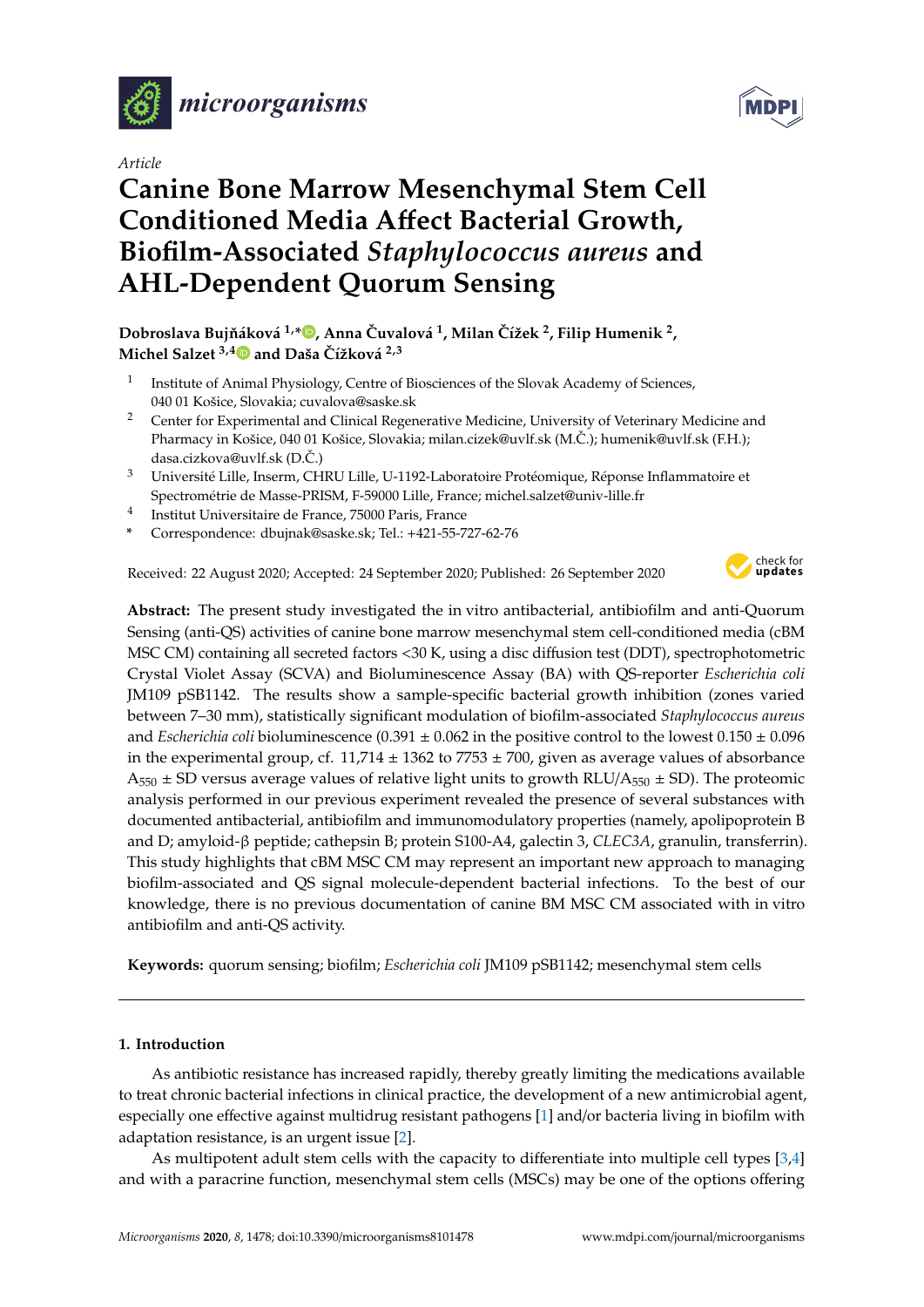new prospects for the prevention and treatment of infections, for limiting the selection and spread of antibiotic resistance, or for potentially acting as drug delivery vehicles and enhancing the effectiveness of conventional antimicrobials. Recent data show that MSCs exert strong antimicrobial effects through indirect and direct mechanisms, partially mediated by the secretion of antimicrobial peptides and proteins (AMPs) [\[1,](#page-10-0)[5–](#page-10-4)[8\]](#page-10-5). Unlike human and mouse MSC counterparts, little is known about the characterization and function of canine MSCs, and this knowledge gap impedes the development of canine evidence-based MSC technologies [\[9\]](#page-10-6).

Interest in mesenchymal stem cells (MSCs) for regenerative and reparative therapies, both in human and animals, is emerging, as the current treatment options for several conditions often do not result in either the desired clinical outcome or the patients' return to normal function [\[10\]](#page-11-0). Canine MSCs have been evaluated in some experimental and preclinical studies on the efficacy and safety testing of novel treatments for humans, since dogs are considered as potential animal models for human disease research (based on several reasons, such as a relatively long life span, large body mass and natural disease onset) [\[11\]](#page-11-1) and have a prevalent role in the development of new therapeutic cell-based approaches. Many human immune-mediated diseases leading to inflammatory processes have their canine homolog (such as canine atopic dermatitis, chronic gingivostomatitis, inflammatory bowel disease and asthma, among others) [\[12\]](#page-11-2). In addition, dogs share many similar pathologies with humans; they represent a perfect model for human conditions, a much better one than artificially created diseases in laboratory animals. Thus, research on canine-derived MSCs may provide insight into stem cell therapy not just for canines, but for humans as well [\[13\]](#page-11-3).

Although these MSCs can be derived from several sources, clinical use has favored bone marrow and adipose tissue because of their relative ease of stem cell recovery in large numbers and their minimal donor-site morbidity [\[10\]](#page-11-0). Despite the fact that adipocyte-derived MSCs have a higher ability of proliferation and are more readily available, BM MSCs showed a higher production of paracrine factors [\[14](#page-11-4)[,15\]](#page-11-5).

Fibroblasts may serve as another attractive alternative to MSC, based on a larger number of cells extracted from tissue and a shorter doubling time than MSC, allowing for less tissue culture media use in their expansion and thus reducing the cost of production; but their various properties, such as their decreased differentiation potential, proliferation capacity and immunomodulatory properties, prefer to use MSCs [\[16\]](#page-11-6).

Whilst various studies demonstrating the antimicrobial activity of MSCs and elucidating the mechanisms underlying this effect exist, to our best knowledge relatively little attention has been paid to investigating their impact on in vitro bacterial communication, Quorum Sensing (QS) in connection with signal molecules and the regulation of virulence factors such as biofilm production. The bacterial QS system is indispensable for biofilm formation in chronic drug-resistant infection and the manifestation of bacterial virulence activity, so it provides a major target for antibiofilm therapy [\[17\]](#page-11-7). Nowadays, research is focused on the development of QS antagonists as a new treatment approach for blocking communication between bacteria and for reducing virulence, therefore improving infection control. Taking into consideration that MSCs may become very promising novel therapeutic tools, and QS inhibitors in particular, the field is still unexplored and a number of experiments are required. Moreover, the regulation of bacterial communication by means of QS-dependent mechanisms through QS inhibitors that block signaling molecules provides a strategy to 'disarm' pathogenic microorganisms, disrupt their biofilms, paralyze their virulence and restore their susceptibility to antibiotics [\[18\]](#page-11-8).

With regard to this issue, the main objective of the present study was to examine the effect of canine bone marrow mesenchymal stem cell-conditioned media (cBM MSC CM) on bacterial growth, biofilm-associated *Staphylococcus aureus* and acyl homoserine lactone (AHL)-dependent QS in Gram-negative bacteria.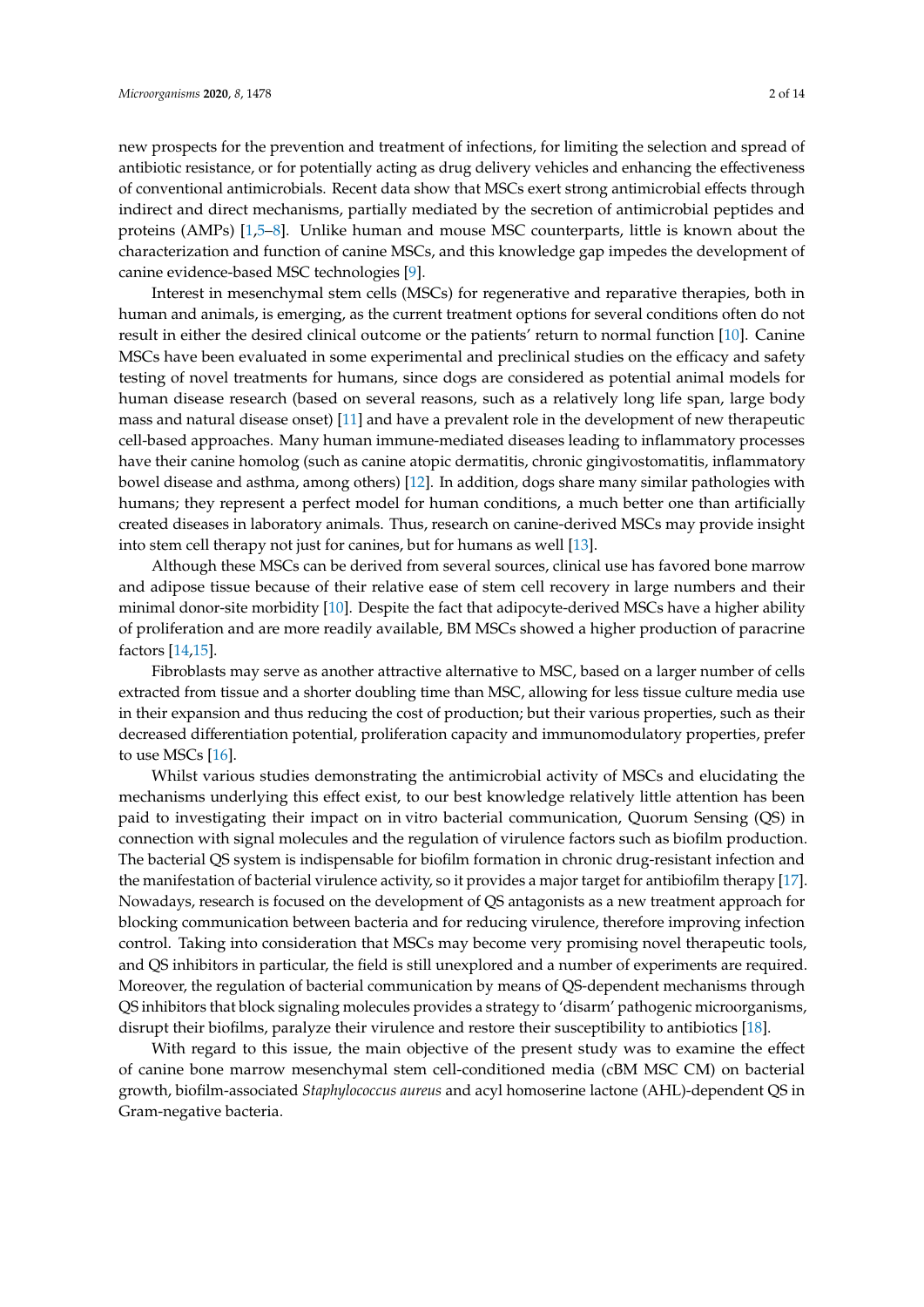# **2. Materials and Methods**

#### *2.1. Strains And Growth Conditions*

*Escherichia coli (E. coli)* JM109 pSB1142: luminescence-based QS-reporter strain responding to long-chain AHLs (C10–C14) carrying the *lasR* and *lasI* promoter of *Pseudomonas aeruginosa* (*P. aeruginosa*) fused to the luxCDABE cassette from *Photorhabdus luminescens* was cultured in Brain Heart Infusion (BHI) agar (Oxoid, Basingstoke, Hampshire, UK) at 37 ◦C and maintained in tetracycline 20 µg/mL.

*P. aeruginosa* 45 (*lasI, lasR, rhlI, rhlR, plcH, lasB* PCR positive) clinical calf isolate was cultured in Mueller–Hinton (MH) broth (Oxoid) at 37 ◦C overnight.

The biofilm-associated strains *Staphylococcus aureus (S. aureus)* 14 (*hla, isdA, sdrE* PCR positive) and 11 (*hla, isdA, isdB* PCR positive) were incubated in Mannitol agar (Oxoid) at 37 ◦C overnight.

The standard reference strains (*Streptococcus agalacticae* CCM 6187, *Staphylococcus aureus* CCM 3953, *Escherichia coli* C 1971, *Salmonella enteritidis* CCM 4420, *Bacillus cereus* CCM 869) used for the antibacterial activity of cBM MSC CM were incubated in MH agar at 37 ◦C overnight.

#### *2.2. Preparation of cBM MSC CM*

A bone marrow sample collection from six individual healthy adult dogs (large or middle-size dog breeds, all males: Alaskan Malamute (2.0 years old), Labrador (2.3 years old), American Staffordshire Terrier (2.6 years old), Poodle (2.4 years old), Eurohound (2.7 years old), Beagle (2.4 years old)) and in vitro cultivation of cBM MSCs were performed at the University of Veterinary Medicine and Pharmacy in Košice with informed consent of the dog owners, as described in detail by Humenik et al. [\[19\]](#page-11-9).

In order to obtain cBM MSC CM, we cultivated cBM MSCs in Dulbecco's modified Eagle medium (DMEM) (Life Technologies, New York, NY, USA) deprived of fetal calf serum (FCS) and antibiotics. Briefly,  $1.2 \times 10^6$  MSCs at passage 3 were seeded in a T75 flask with DMEM containing FCS and appropriate antibiotics, namely 100 units/mL penicillin, 100 mg/mL streptomycin and 2.5  $\mu$ g/mL amphotericin B (Gibco, Switzerland). After 48–72 h with a cell confluence at 80%, the medium was removed, cell monolayers were rinsed twice with phosphate buffered saline solution (PBS, Thermo Fisher Scientific, Waltham, MA, USA), and 10 mL DMEM free of FCS and antibiotics were added. The resulting medium was collected 48 h later, centrifuged twice for 10 min at  $300 \times g$  to remove cellular debris, and frozen at −<sup>20</sup> ◦C until further use in subsequent experiments. Concentrated cBM MSC CM (four-fold) were obtained using a Vacufuge plus concentrator (Eppendorf), followed by centrifugation at 7500× *g* for 40 min, applying a filter with a nominal molecular weight limit of 30,000 KDa (Amicon Ultra-0.5 30 K, Millipore, Burlington, MA, USA). Equal volumes of media (antibiotics and FCS-free DMEM) but without MSCs were handled under the same conditions and served as a negative control.

#### *2.3. Anti-Bacterial Activity Test*

The antimicrobial capacity of cBM MSC CM were screened against representative Gram-positive and/or Gram-negative standard reference strains and two biofilm-associated *S. aureus* strains (see Material and Methods—*Strains and Growth conditions*) using the Disc Diffusion Test (DDT), according to the EUCAST Disc Diffusion Method for Antimicrobial Susceptibility Testing [\[20\]](#page-11-10). Each bacterial suspension with 0.5 McFarland (1.5–3  $\times$  10<sup>8</sup> CFU/mL) was inoculated onto MH agar plates by spreading the microbial suspensions uniformly on the agar surface using cotton swabs. Sterile discs with a diameter of 10 mm were spotted with 10  $\mu$ L of the four-fold concentrated cBM MSC CM or antibiotics and FCS-free DMEM (negative control–NC) and were loaded onto the plate. The plates were incubated at 37 °C, and the zones of inhibition measured after 20 h were expressed in millimeters (mm).

#### *2.4. Biofilm Formation*

Biofilm production was performed using SCVA, according to the previously published method by O'Toole et al. [\[21\]](#page-11-11), with slight modifications. In brief, the biofilm-producer *S. aureus* 14 was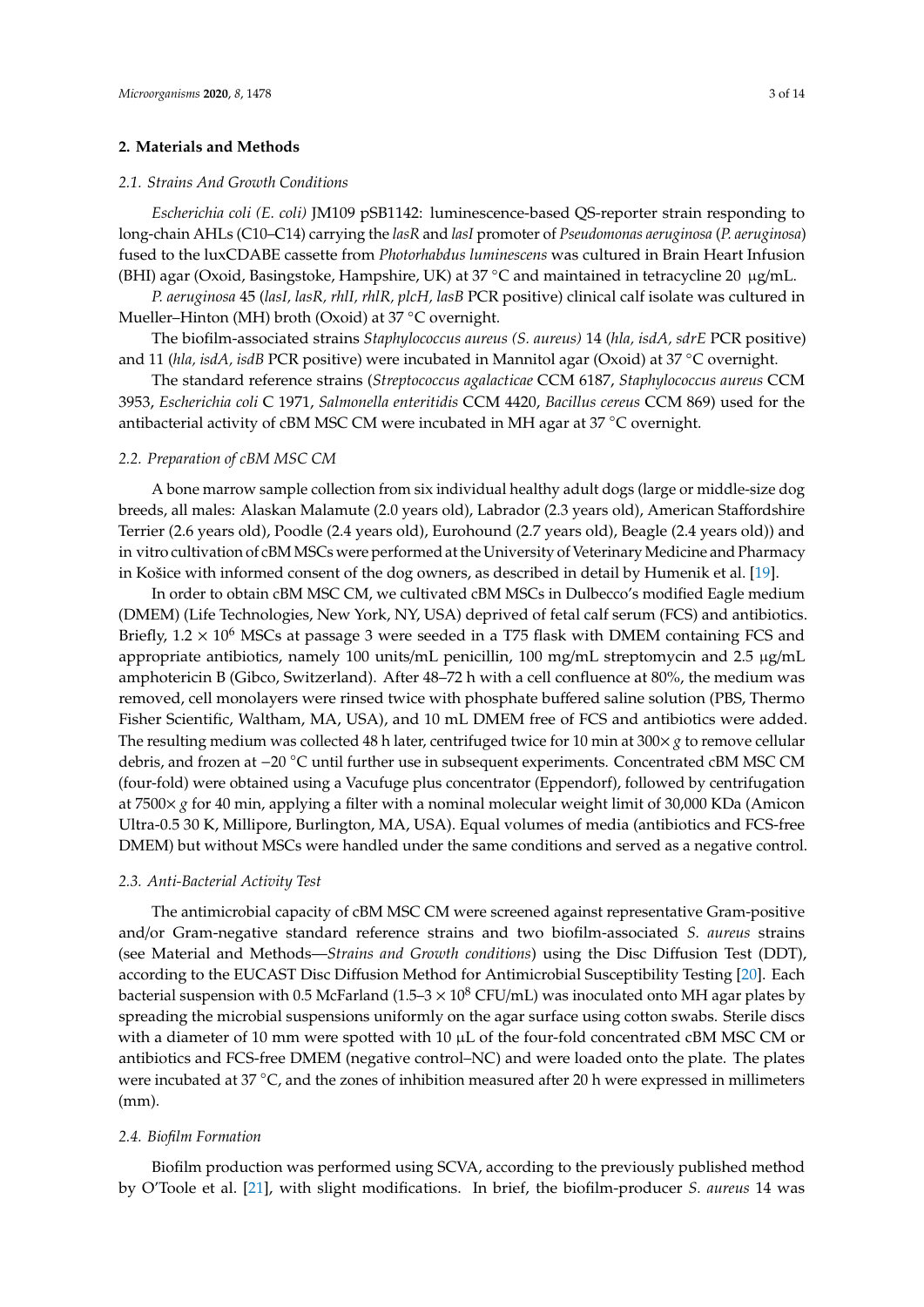grown on BHI agar (Oxoid), and colonies were transferred to BHI broth (Oxoid) to reach a density equivalent to  $1.5-3 \times 10^8$  CFU/mL. A volume of 100  $\mu$ L of these bacterial suspensions, without (positive control–PC) or with the addition of  $10-\mu L$  concentrated individual cBM MSC CM (containing all factors secreted by MSCs < 30 K molecular weight cutoff–experimental groups) versus antibiotic-free, FCS-free and MSC-free DMEM (negative control–NC) were inoculated into a 96-well Nunc polystyrene microtiter plate (Thermo Fisher Scientific, Roskilde, Denmark) and were incubated for 24 h at 37 ◦C. After incubation, sessile *S. aureus* was washed three times with PBS, fixed with methanol for 15 min, then dried and stained with 0.1% crystal violet (Sigma-Aldrich) solution for 15 min. The adhering dye was dissolved with 33% acetic acid. Eight replicates were used for each test condition/control. The results were obtained by measurement of the absorbance at  $\lambda = 550$  nm in a Synergy HT Multi-Mode Microplate Reader (BioTek, Winooski, VT, USA).

# *2.5. E*ff*ect of cBM MSC CM on Cell Surface Hydrophobicity (CSH) of S. aureus*

The effect of concentrated cBM MSC CM (10 µL containing all factors secreted by MSCs <30 K) on the CSH of the tested *S. aureus* was determined using the hydrocarbon (n-hexadecan) buffer two-phase system. Briefly, saline-washed *S. aureus* (1 mL,  $A_{570} = 0.8$ ) without (PC) or with the addition of 10 µL of concentrated individual cBM MSC CM (experimental groups) versus antibiotics and FCS-free DMEM (NC) were incubated for 24 h. Overnight cultures in Mannitol broth at 37 ◦C were mixed with 1 mL of n-hexadecan (Sigma-Aldrich, Germany). After one hour of phase separation, the aqueous phase was removed, and the absorbance was measured at 570 nm using the Synergy HT Multi-Mode Microplate Reader (BioTek). CSH was then expressed as the percentage of bacterial cells adhering to n-hexadecan and was calculated using the formula:

$$
CSH\% = (A_0 - A_1)/A_0 \times 100
$$
 (1)

where  $A_0$  = initial absorbance and  $A_1$  = final absorbance.

#### *2.6. Bioluminescence Assay (BA)*

The QS reporter strain *E. coli* JM109 pSB1142 [long-chain (C10–C12) AHL biosensor] was used to measure the bioluminescence in response to incubation with individual cBM MSC CMs. The cell-free culture supernatant (CFCS) from *P. aeruginosa* 45, producing long-chain AHLs (C10–C14) and prepared according to Bermudez–Brito et al. [\[22\]](#page-11-12), was used for bioluminescence activation in the QS-based reporter strain *E. coli* JM109 pSB1142.

Briefly, *E. coli* JM109 pSB1142 was inoculated into 2 mL of BHI broth (at a concentration of 1 McFarland) with 500 µL of *P. aeruginosa* 45 CFCS (PC). The individual concentrated cBM MSC CMs (100 µL) were added to the QS-reporter strain with CFCS of *P. aeruginosa* 45 in experimental groups, and all test tubes were incubated overnight. The  $100 \mu L$  of antibiotics, FCS and MSC-free DMEM was used as NC. Eight replicates were used for each test condition/control.

The expression of the *E. coli* JM109 pSB1142 bioluminescence was observed using the Fusion FX (Vilber Lourmat) imaging system after overnight incubation at 37 ◦C and transferring of individual samples to white 96-well immune plates (SPL Life Sciences), after which the luminescence was measured using the Synergy HT Multi-Mode Microplate Reader (BioTek, USA). To exclude growth-dependent effects, optical density measurements were recorded in order to normalize the bioluminescence production to the cell density. The values were normalized according to bacterial growth (the absorbance was measured at  $\lambda = 550$  nm-A<sub>550</sub>) over the same period for each of the replicates, using the same microplate reader.

# *2.7. Statistical Analysis*

Statistical analyses were performed using the Statistica AXAZ software package (StatSoftCR, Czech Republic). All experiments were performed in eight replicates. *S. aureus* biofilm formation was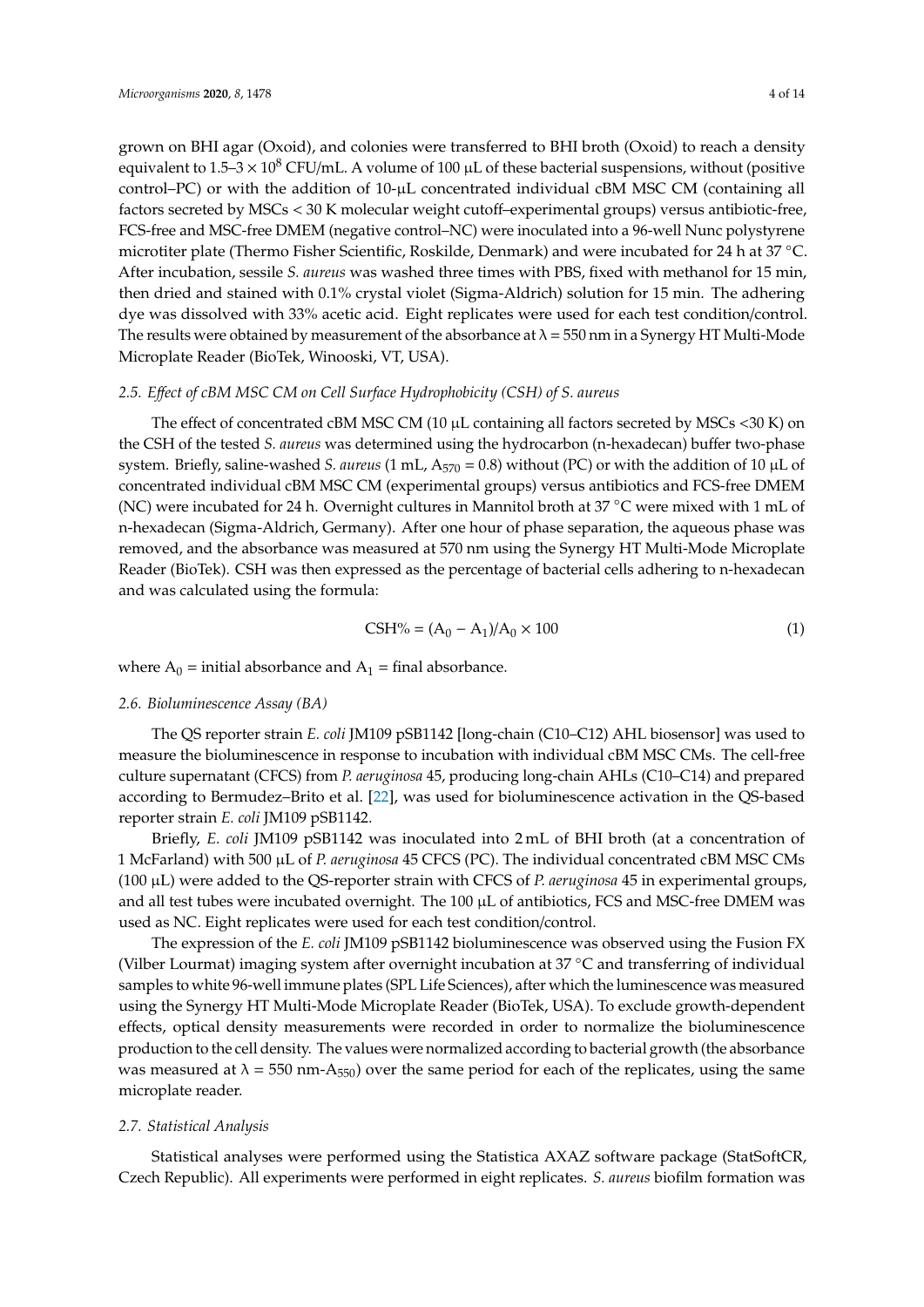represented as the average of absorbance values measured at  $\lambda = 550$  nm (A<sub>550</sub>)  $\pm$  standard deviation (SD) per well on 96-well Nunc polystyrene microtiter plates; bioluminescence after 24 h of growth for the bioluminescence-based reporter *E. coli* pSB1142 exposed to *P. aeruginosa* supernatant producing long-chain AHLs (C10–C14) was expressed as normalized bioluminescence treated and/or untreated with cBM MSC CM. The average values were recorded as relative light units to bacterial growth  $(RLU/A_{550})\pm SD$ . A one way ANOVA and Tukey's post hoc test were used to detect significant differences between the positive control and individual experimental groups, and a statistical significance was accepted at  $p < 0.05$  level.

# **3. Results**

#### *3.1. Antibacterial Disc Di*ff*usion Testing*

To assess the action of nonactivated cBM MSC CM on bacterial growth, DDT was applied to selected reference-based and biofilm-associated strains.

The obtained results, when compared with control medium (NC), showed various effects evidently dependent on the bacterial type that was used. The inhibition zones varied between 7–30 mm.

Four strains (biofilm-associated *S. aureus* 14; reference-based *Escherichia coli* C1971; *Salmonella enteritidis* CCM 4420; and *Bacillus cereus* CCM 869) were resistant to all types of cBM MSC CM used (Table [1\)](#page-4-0).

**Table 1.** Antibacterial DDT.

<span id="page-4-0"></span>

| <b>MSCs CM</b><br><b>Samples</b> | Inhibition Zone (mm) |          |                              |                                   |                   |                                          |                             |
|----------------------------------|----------------------|----------|------------------------------|-----------------------------------|-------------------|------------------------------------------|-----------------------------|
|                                  | SА<br>11             | SА<br>14 | S. aureus<br><b>CCM 3953</b> | S. agalacticae<br><b>CCM 6187</b> | E. coli<br>C 1971 | <i>S. enteritidis</i><br><b>CCM 4420</b> | B. cereus<br><b>CCM 869</b> |
| CM AM                            | 25                   | R        | 10                           | 10                                | R                 | R                                        | R                           |
| CML                              | 30                   | R        | 8                            | 8                                 | R                 | R                                        | R                           |
| <b>CM AST</b>                    | 20                   | R        | 7                            | 8                                 | R                 | R                                        | R                           |
| CM P                             | 27                   | R        | 11                           | 12                                | R                 | R                                        | R                           |
| CM E                             | 24                   | R        | 10                           | 10                                | R                 | R                                        | R                           |
| CMB                              | 21                   | R        | 12                           | 12                                | R                 | R                                        | R                           |
| NC                               | R                    | R        | R                            | R                                 | R                 |                                          | R                           |

Legend: R—resistant isolates; inhibition zone in mm; NC—negative control; *SA* 14—*Staphylococcus aureus* 14; *SA* 11—*Staphylococcus aureus* 11; *S. agalacticae*—*Streptococcus agalacticae*; *S. enteritidis*—*Salmonella enteritidis*; *B. cereus*–*Bacillus cereus*. Conditioned Media (CM), Alaskan Malamute (AM), Labrador (L), American Staffordshire Terrier (AST), Poodle (P), Eurohound (E), Beagle (B).

#### *3.2. Anti-Biofilm SCVA*

SCVA and biofilm-producer *S. aureus* 14 resistant to all the used cBM MSC CM was applied to examine their antibiofilm activity.

The results revealed a statistically significant biofilm inhibition in all six experimental groups  $(0.391 \pm 0.062$  in PC to the lowest  $0.150 \pm 0.096$  in the experimental group cBM MSC CM P, and/or to the highest  $0.274 \pm 0.133$  in the experimental group cBM MSC CM AM, given as average values of A<sub>550</sub> ± SD; *p* value < 0.001; *p* value < 0.05), representing a 30–62% reduction in biofilm formation (Table [2\)](#page-5-0). No differences between PC and NC was expected, which meant no biofilm inhibition in DMEM free of antibiotics, FCS and MSCs.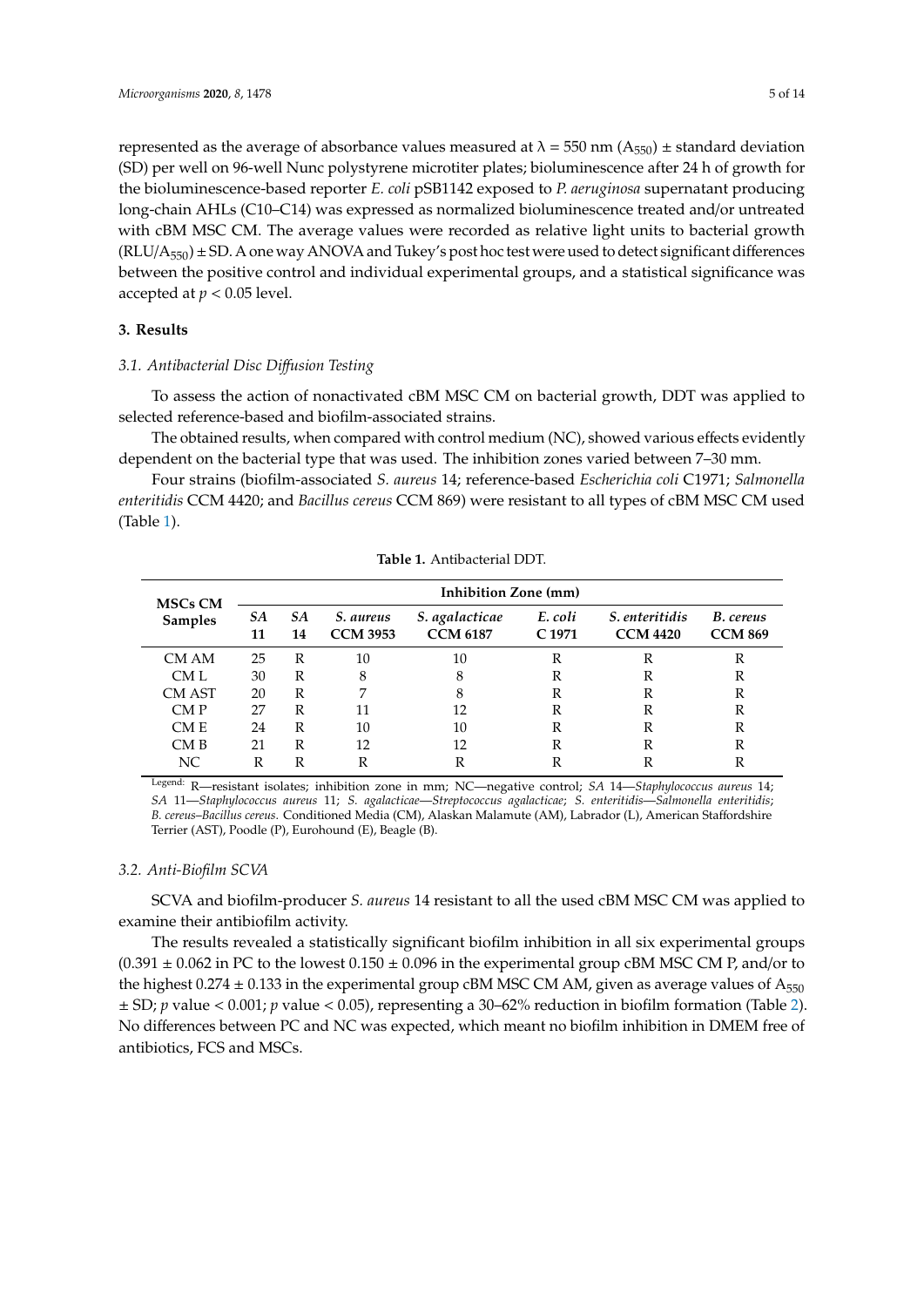<span id="page-5-0"></span>

| <b>Indices</b> | <b>cBM MSC CM Effects</b>                         |                                          |                                             |  |  |  |  |
|----------------|---------------------------------------------------|------------------------------------------|---------------------------------------------|--|--|--|--|
|                | Anti-Biofilm $\alpha$ (A <sub>550</sub> $\pm$ SD) | Anti-CSH $b$ (A <sub>570</sub> $\pm$ SD) | Anti-QS $c$ (RLU/A <sub>550</sub> $\pm$ SD) |  |  |  |  |
| PC.            | $0.391 \pm 0.062$                                 | $0.331 \pm 0.022$ (59%)                  | $11,714 \pm 1362$                           |  |  |  |  |
| NC.            | $0.346 \pm 0.099$                                 | $0.349 \pm 0.054$ (56%)                  | $12,253 \pm 332$                            |  |  |  |  |
| CM AM          | $0.274 \pm 0.133$ *                               | $0.437 \pm 0.032$ (45%) ***              | $7753 \pm 700$ ***                          |  |  |  |  |
| CML            | $0.197 \pm 0.092$ ***                             | $0.440 \pm 0.025$ (45%) ***              | $10,294 \pm 387$ *                          |  |  |  |  |
| CM AST         | $0.246 \pm 0.055$ *                               | $0.440 \pm 0.052$ (45%) ***              | $7803 \pm 162$ ***                          |  |  |  |  |
| CMP            | $0.150 \pm 0.096$ ***                             | $0.450 \pm 0.040$ (44%) ***              | $9735 \pm 547$ ***                          |  |  |  |  |
| CM E           | $0.215 \pm 0.047$ **                              | $0.451 \pm 0.053$ (44%) ***              | $10,230 \pm 532$ **                         |  |  |  |  |
| CM B           | $0.257 \pm 0.183$ **                              | $0.556 \pm 0.053$ (31%) ***              | $8920 \pm 237$ ***                          |  |  |  |  |
|                |                                                   |                                          |                                             |  |  |  |  |

**Table 2.** Antibiofilm SCVA, anti-CSH and anti-QS activities of cBM MSC CM.

<sup>a</sup> average values of absorbance ± SD are presented, A550–absorbance at λ = 550 nm; *SA 14*–*Staphylococcus aureus* 14 treated and/or untreated with conditioned media (CM) from canine bone marrow mesenchymal stem cell (cBM MSC).  $\frac{b}{c}$  average values of absorbance after adherence to n-hexadecan from eight replicate measurements  $\pm$  SD are presented,  $A_{570}$ –absorbance at  $\lambda = 570$  nm; *SA 14* treated and/or untreated with canine bone marrow mesenchymal stem cell-conditioned media (cBM MSC CM). Optical density before adding n-hexadecane was adjusted to 0.8. The hydrophobicity was expressed as the percentage of bacterial cells adhering to n-hexadecan.  $\epsilon$  normalized bioluminescence [Relative Light Units (RLU/A<sup>550</sup> ± SD)] after 24 h growth for the bioluminescence reporter *E. coli* pSB1142 exposed to *P. aeruginosa* CFCS producing long-chain AHLs (C10–C14) treated and/or untreated with cBM MSC CM. Alaskan Malamute (AM), Labrador (L), American Staffordshire Terrier (AST), Poodle (P), Eurohound €, Beagle (B). A one way ANOVA and Tukey's post hoc test were used to detect significant differences between the positive control and individual experimental groups, and a statistical significance was accepted at \* *p* value < 0.05, \*\* *p* value < 0.01 and \*\*\* *p* value < 0.001

# *3.3. E*ff*ects of cBM MSC CM on CSH of S. aureus*

CSH of *S. aureus* 14 in PC and/or NC showed 59% versus 56% adherence to n-hexadecane, respectively. In order to check the ability of cBM MSC CM to cause changes in the cell surface properties of *S. aureus* 14, the latter was exposed to n-hexadecane with the six individual types of cBM MSC CM. Type B CM produced the greatest reduction in *S. aureus* cell membrane hydrophobic properties, decreasing its hydrophobic nature by almost half when compared with that of PC, while the other five CM types had a lower effect on the bacterial surface hydrophobicity (approximately 25% reduction of adherence to hexadecane) (Table [2\)](#page-5-0). The results obtained regarding CSH and/or biofilm cBM MSC CM-related changes indicate a relationship between the mentioned indices.

# *3.4. Quantification of Bioactivity of cBM MSC CM Exposed to P. aeruginosa CFCS Producing Long-Chain AHLs (C10–C14) Using Luminescence-Based Reporter E. coli JM109 pSB1142*

The *E. coli* JM109 pSB1142 reporter strain was applied to quantify the residual bioactivity of cBM MSC CM-treated AHLs from *P. aeruginosa* CFCS. To exclude growth-dependent effects, optical density measurements were recorded in order to normalize the bioluminescence production to the cell density.

Table [2](#page-5-0) shows the normalized bioluminescence results for long-chain AHLs after 24 h of incubation with the reporter strain *E. coli* JM109 pSB1142. Positive control (PC) containing the reporter strain in BHI with CFCS from *P. aeruginosa* and negative control (NC), as previously described with DMEM instead of cBM MSC CM, were used as blanks. The results demonstrated the ability of CM to modulate bacterial communication in terms of inhibiting bioluminescence in *E. coli JM109 pSB1142*, indicating AHL degradation. All six experimental cBM MSC CM groups showed a statistically significant bioluminescence inhibition with a varying force of action  $(11,714 \pm 1362)$  in PC group to the lowest  $7753 \pm 700$  in experimental cBM MSC CM AM, and/or to the highest  $10,294 \pm 387$  in experimental cBM MSC CM L; given as average values of RLU/A<sub>550</sub>  $\pm$  SD; *p* value < 0.001; *p* value < 0.05). These results indicate a bioluminescence reduction in QS-related *E. coli* JM109 pSB1142 ranging from 11% to 34% (Table [2\)](#page-5-0). These results suggest the capacity of cBM MSC CM to modify and degrade AHL autoinducers, thereby attenuating QS-dependent virulence in Gram negative *P. aeruginosa.* The obtained results regarding the anti-QS potential showed a differing force of action between MSCs from various individual canine samples, probably reflecting their sample-specific differences.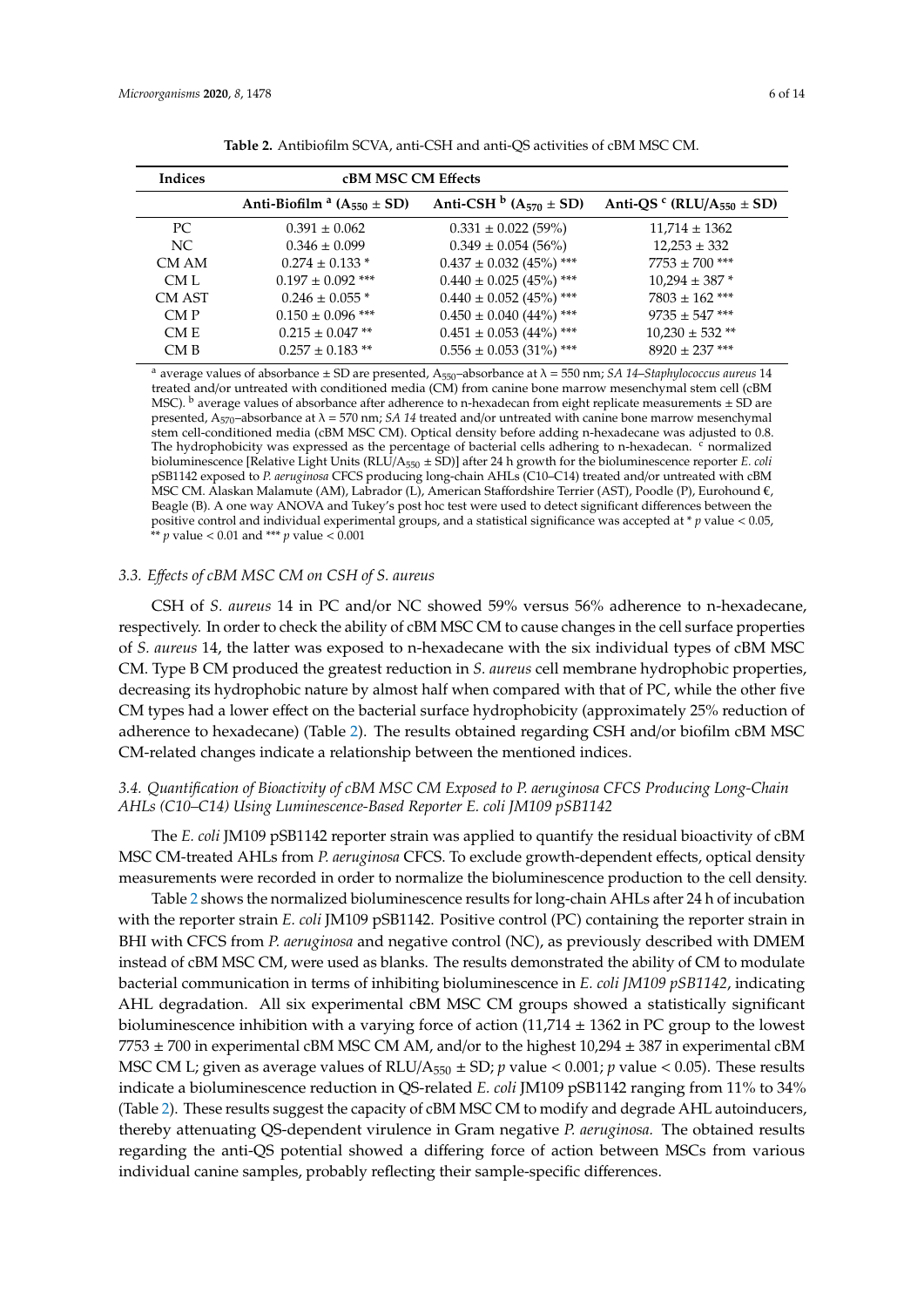#### **4. Discussion**

The urgent need for new strategies in combating multiresistant bacterial biofilm-associated infections requires the discovery of resources other than antibiotics, and a promising strategy in the fight against pathogens appears to be to treat or control infection using QS inhibitory compounds that block the bacterial communication system, a key regulator in the production of virulence factors and biofilm formation, rather than through the direct killing of bacteria [\[23\]](#page-11-13). QS-therapeutic inhibitors that interfere with small molecule-controlled bacterial communication pathways could have longer functional shelf lives than second and third generation antibiotics [\[24\]](#page-11-14), and could, moreover, reduce the evolutionary pressure to develop bacterial resistance.

The wide range of anti-QS compounds from various sources that act against QS includes halogenated furanones from marine red macroalgae *Delisea pulchra* [\[25](#page-11-15)[,26\]](#page-11-16); N-acyl homoserine lactone acylase from *Streptomyces* species [\[27\]](#page-11-17); N-acyl homoserine lactonases from *Bacillus* species [\[28\]](#page-11-18); other unknown AHL-interfering compounds reported from various plant sources [\[29\]](#page-12-0); and a few marine microbes as well [\[30,](#page-12-1)[31\]](#page-12-2). However, another attractive, insufficiently explored anti-QS supplement and cofactor to antibiotics could be MSCs possessing an immunomodulatory property that could endow them with several therapeutic and clinical applications. Recent studies have demonstrated that MSCs attenuate inflammatory responses, enhance bacterial clearance [\[5](#page-10-4)[,32\]](#page-12-3) and produce specific factors responsible for antimicrobial action. These findings suggest that MSCs, primarily safer MSC-derived secretomes (avoiding the harmful side-effects of MSC-based therapy, such as the risk of tumor formation and immunogenicity, and used in so-called cell-free stem cell therapy), could be a promising novel therapeutic modality, especially for difficult-to-treat biofilm-associated antibiotic-resistant bacterial infections. Considering that biofilm and other virulence factor productions are closely related to bacterial communication through the QS system, the question arises of whether MSC-derived secretomes might affect bacterial biofilm and signaling molecules. With regard to this, we evaluated the antibacterial, antibiofilm and anti-QS activity of cBM MSC CM that was nonactivated with bacterial preconditioning.

The main results of our study are that (a) cBM MSC CM are able to inhibit the growth of some selected bacteria (predominantly Gram-positive *Streptococcus agalacticae* CCM 6187, *Staphylococcus aureus* CCM 3953, *S. aureus* 11) and that this activity is dependent on the bacterial type that is used; (b) cBM MSC CM reduce the *S. aureus* biofilm-formation capacity without affecting bacterial growth, which points to the presence of molecules that are able to influence the bacterial-surface interaction by changing the surface area and the bioavailability of hydrophobic substrates able to modify the microbial surface hydrophobicity, thus affecting microbial adhesion and detachment from abiotic surfaces, or by inhibiting signal molecules responsible for bacterial communication and coordination in Gram-positive microbes; (c) cBM MSC CM attenuate AHL-dependent QS of the reporter strain *E. coli* JM109 pSB1142 with sample-specific suppression differences, and this inhibition of signal molecules may block the production of virulence factors, thus preventing bacterial pathogenesis and the success of the infection process.

Little is currently known about the precise mechanism underlying the antibacterial effects of MSCs. Recent data suggest that MSCs exert strong antimicrobial effects through indirect and direct mechanisms: indirectly, through their role in the host immune response against pathogens, especially in the dynamic coordination of the immune system [\[33](#page-12-4)[–36\]](#page-12-5) or by increasing the activity of phagocytes [\[6,](#page-10-7)[32,](#page-12-3)[37,](#page-12-6)[38\]](#page-12-7); and directly, through the secretion of antimicrobial peptides and proteins (AMPs) [\[1](#page-10-0)[,5](#page-10-4)[–8\]](#page-10-5). Moreover, MSCs have been found to release circular membrane fragments called microvesicles (MVs), containing numerous proteins, mRNAs, microRNAs, organelles and lipids involved in cell-cell communication and the transfer of cellular material. Studies evaluating the presence of AMPs in the cargo of MVs are underlined as perspective opportunities for developing new drug delivery tools [\[7\]](#page-10-8).

Most of the data about the antimicrobial properties of MSCs (with or without bacterial preconditioning) have been obtained from in vitro studies with bacteria. For both unstimulated and stimulated MSCs, a direct antimicrobial effect has been described.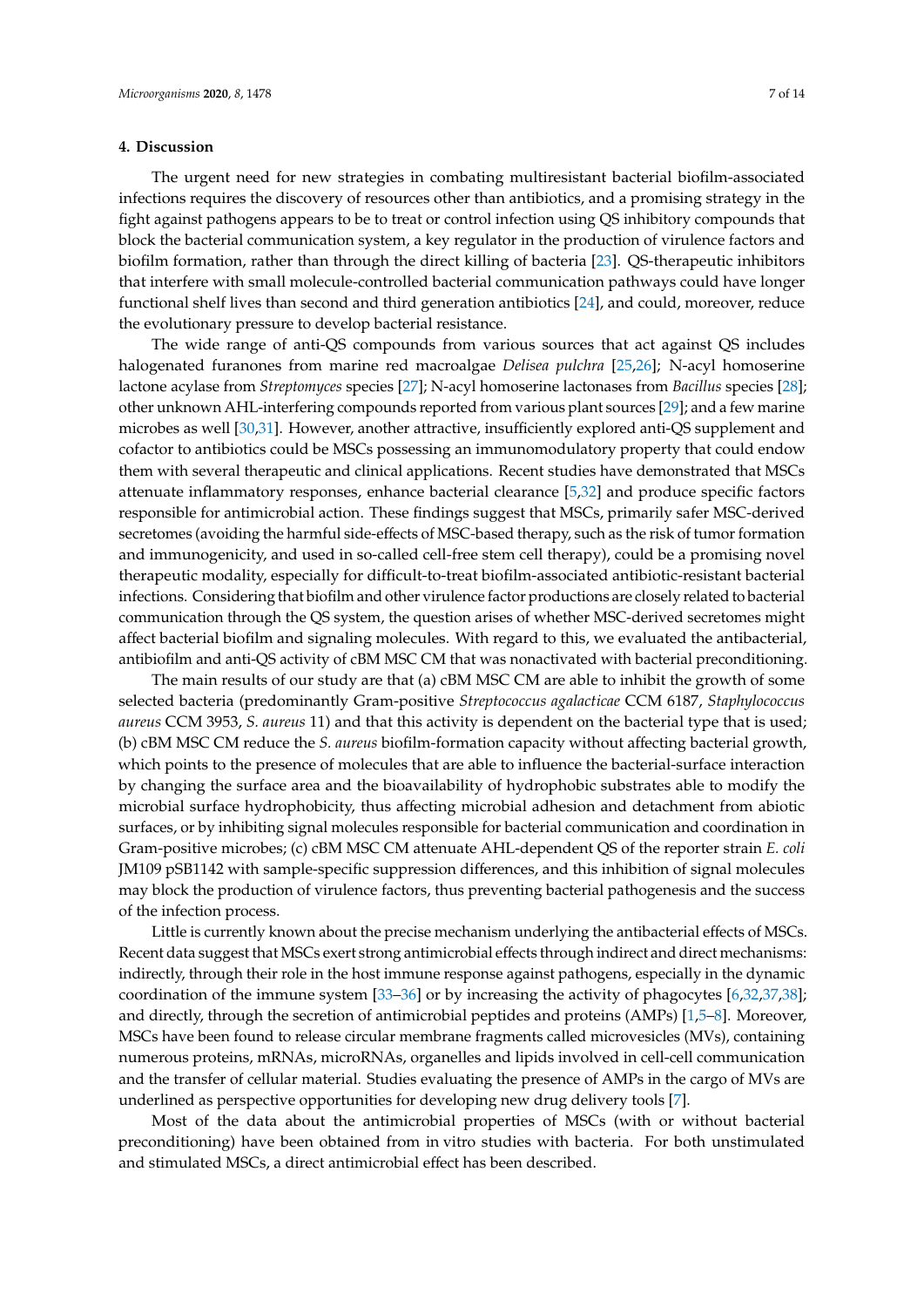The existing studies [\[1](#page-10-0)[,5,](#page-10-4)[39\]](#page-12-8) suggest that some paracrine molecules, such as keratinocyte growth factor, antimicrobial polypeptide LL-37, or lipocalin 2, secreted by MSCs upon stimulation by bacterial preconditioning, mediate the specific antibacterial effects of MSCs. However, they admit that the antimicrobial activity of MSCs might also be associated with the other mechanisms, including the effects on phagocytosis. These variations in the antimicrobial spectrum of MSCs might be a specific response of MSCs in order to produce the most effective AMPs against a specific type of pathogen challenge or a larger quantity of unspecific molecules.

AMPs can also be active against pathogens that are resistant to conventional antibiotics, such as multidrug-resistant biofilm associated bacteria, which cause difficult-to-treat chronic diseases. Many AMPs are bactericidal as opposed to bacteriostatic, and it is unlikely that bacteria will be able to respond to these AMPs by adopting resistance strategies. These advantageous features make AMPs good candidates for drug development, although their clinical and commercial development still needs to overcome challenges, such as the route of administration, potential toxicity and stability [\[40\]](#page-12-9). For therapeutic use, naturally occurring AMPs may be a more practical and cost-effective substitute to synthetic ones for traditional antibiotic therapy.

To the best of our knowledge, only a few articles have, to date, studied canine MSC immune modulation [\[41](#page-12-10)[–43\]](#page-12-11), and no canine-derived MSC-related AMPs have been studied. Harman et al. [\[44\]](#page-12-12) described the presence of four distinct AMPs produced by equine MSCs, namely cystatin C, elafin, lipocalin 2 and cathelicidin. With the exception of elafin, first described in the abovementioned research article, others have been documented as being produced by MSCs from other sources and species (predominantly human and murine). Similarly, canine MSCs could produce diverse antimicrobial molecules. To date, more than 3244 antimicrobial peptides from six kingdoms (364 bacteriocins/peptide antibiotics from bacteria, 5 from archaea, 8 from protists, 21 from fungi, 360 from plants and 2406 from animals, including some synthetic peptides) have been registered in the Antimicrobial Peptide Database (APD, http://[aps.unmc.edu](http://aps.unmc.edu/AP/main.php)/AP/main.php; Last updated: Aug 20, 2020), including 115 that are human host defense peptides [\[7\]](#page-10-8).

Three out of our six examined cBM MSC CM were submitted to proteomic analyses kindly provided by the Laboratoire Protéomique, Réponse Inflammatoire et Spectrométrie de Masse-PRISM, in France (the results of these proteomic analyses are shown in the research article by Humenik et al. [\[19\]](#page-11-9), in Supp. Data 1 – List of the proteins identified). Among the proteins specified after 48 h of cBM MSC cultivation were the following: apolipoprotein B (apoB), apolipoprotein D (apoD), amyloid-β peptide (Aβ), cathepsin B and protein S100-A4, all of which can be considered to be AMPs. Apolipoproteins are generally considered to be sources of bioactive peptides known as "host defence peptides" (HDPs), on the basis of their wide range of biological activities, such as multispecies antibiofilm properties, modulation of the innate immune response, and anticancer, analgesic, antioxidant and anti-inflammatory activities. HDPs are short, cationic amphipathic peptides playing a key role in the response to infection and inflammation in all complex life forms. Gaglione et al. [\[45\]](#page-12-13) described two novel HDPs identified in human ApoB (residues 887–922), with a broad spectrum of antimicrobial activity against both Gram-positive and Gram-negative strains. However, it has to be underlined that ApoB-derived peptides were found to be ineffective against some *S. aureus* strains and *Salmonella enteriditis,* and this observation is in agreement with previous findings indicating that most natural cationic antimicrobial peptides do not appear to be highly optimized for direct antimicrobial activity, since it is likely that multiple modestly active peptides with a concomitant immunomodulatory activity work effectively in combination and/or when induced or specifically delivered to sites of infection. The bacterial isolates treated with cBM MSC CM examined by us demonstrated various effects that were evidently dependent on the bacterial type used. Four strains (among them also *S. aureus* and *Salmonella enteritidis*) were resistant to all cBM MSC CM used by us, and these results correlate with the already-mentioned previously published facts described above for HDPs.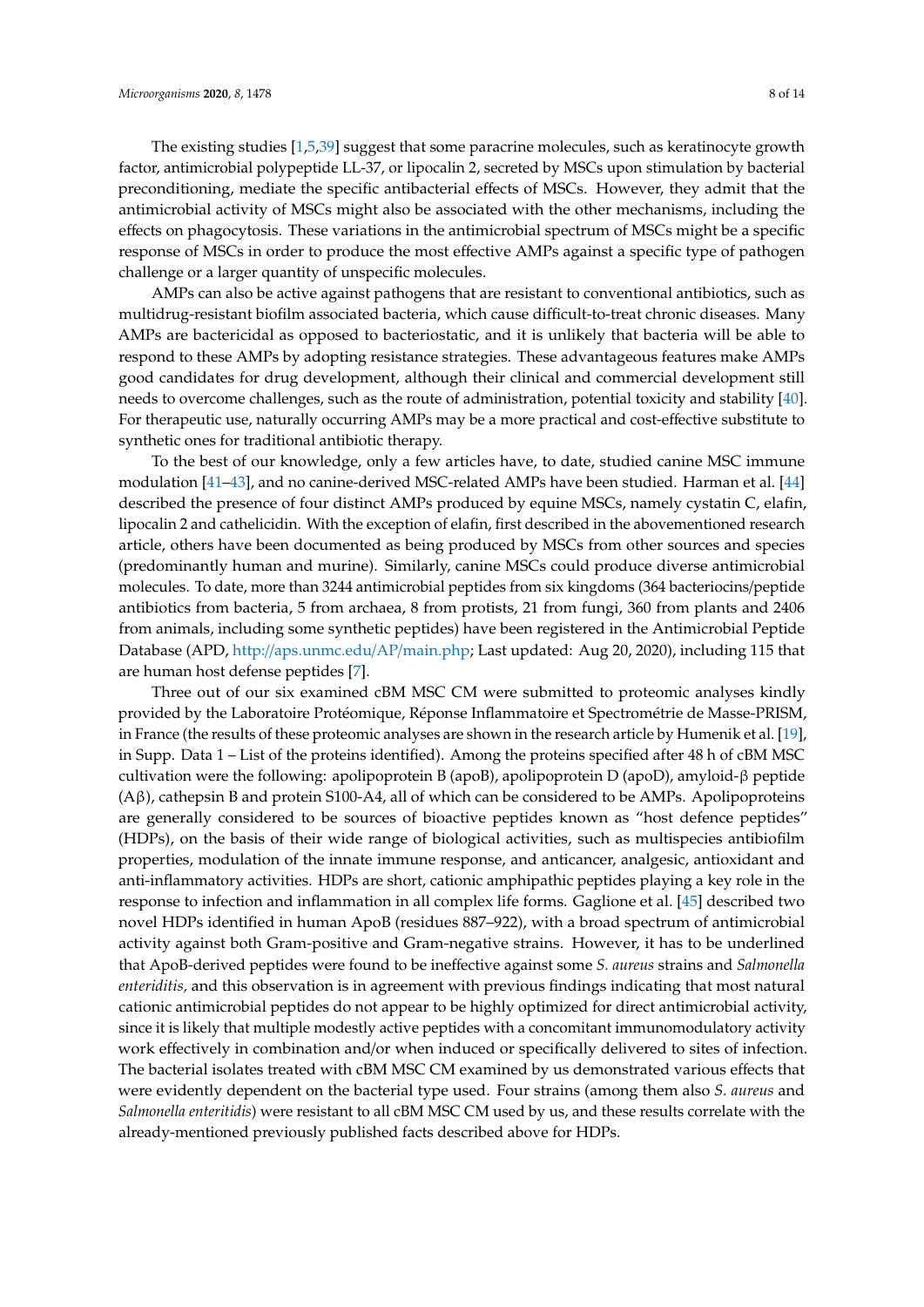ApoD is an extracellular glycoprotein of the lipocalin protein family, involved in various functions such as immune response, cell proliferation regulation, chemoreception, retinoid metabolism, axon growth and proteolysis regulation [\[46\]](#page-12-14).

 $Aβ$  is a key protein in Alzheimer's disease pathology; however, many of the physiochemical and biological properties previously reported for  $A\beta$  are similar to those of a group of biomolecules collectively known as AMPs (see above, p. 8), which function in the innate immune system. AMPs are potent, broad-spectrum antibiotics targeting Gram-negative and Gram-positive bacteria, mycobacteria, enveloped viruses, fungi, protozoans and, in some cases, transformed or cancerous host cells, and they are also potent immunomodulators mediating cytokine release and adaptive immune responses.

The three main families of mammalian AMPs are the defensins, histatins and cathelicidins. Only one member of the cathelicidin family has been identified in humans, the LL-37 peptide, and only this one exhibits striking similarities to Aβ. Kumar et al. [\[47\]](#page-13-0) and Soscia et al. [\[48\]](#page-13-1) made findings showing that  $A\beta$  possessed an antimicrobial activity and might function in vivo as an AMP, thus playing a role as an effector molecule of innate immunity.

The next important contributors responding to infection as antimicrobial agents and as immune modulators (found in our CMs) are serine and cysteine proteases, for example cathepsin B [\[49\]](#page-13-2). Although serine proteases can kill microbes by virtue of their antimicrobial activity, unrelated to their digestive potential, these enzymes can also restrain microbial growth through the processing of microbial and host proteins. For example, they cleave virulence factors of enterobacteria or liberate host antimicrobial peptides from their precursor proteins [\[50\]](#page-13-3).

The other, no less substantial antimicrobial superintendent detected in our CMs was one of a family of small cationic proteins, Protein S100-A4, previously reported to have proinflammatory and bactericidal properties [\[51\]](#page-13-4).

The next important antimicrobial agents revealed by the proteomic analysis were: galectin-3, with an affinity for beta-galactosides and with an exhibition of antimicrobial activity against bacteria and fungi, as described by Feeley et al. [\[52\]](#page-13-5); peptides derived from C-type Lectin Domain Family 3 Member A (CLEC3A) [\[53\]](#page-13-6); transferrins, comprising a family of proteins that include iron-binding polypeptides and contributing to the defense against microbial infection by targeting H+-ATPase and interfering with  $H^+$  translocation, yielding a lethal effect in vitro [\[54\]](#page-13-7); and granulins, known as growth factors and cell communication molecules with diverse biological functions [\[55\]](#page-13-8).

Our second task was to evaluate the antibiofilm activity of cBM MSC CM using SCVA, and our obtained results revealed a statistically significant reduction of biofilm-associated *S. aureus* 14 without the influence of bacterial growth. It may be possible that MSCs secrete molecules with the function of regulating biofilm architecture because they exhibit a broad spectrum of biofilm-inhibiting or biofilm-diffusing activities, including affecting the *S. aureus* two-component QS system encoded by the *agr* locus, which is involved in the coordination of the biofilm-formation process and bacterial virulence activities. Consequently, QS inhibitors have emerged as important promising candidates for the inhibition of biofilm formation and the expression of virulence factors through the blocking of signaling molecules. The use of these compounds alone or in combination with antibiotics may aid in the more rapid healing of chronic wounds and tissue regeneration. Another possibility for influencing bacterial-surface interaction and *S. aureus* biofilm reduction seems to be more closely related to modifications of CSH, as evidenced by our obtained results, presented in Table [2.](#page-5-0) These results indicate a relationship between the mentioned indices (biofilm production and CSH) in terms of a reduction in *S. aureus* cell membrane hydrophobic properties, decreasing its hydrophobic nature and leading to a statistically significant biofilm inhibition.

Specific cationic HDPs have recently been described as possessing a multispecies antibiofilm activity, which is independent of their effect against planktonic bacteria. The abovementioned authors, Gaglione et al. [\[45\]](#page-12-13), pointed out that the ApoB-derived peptides examined by them displayed a significant antibiofilm activity, with, moreover, an extraordinary ability to interfere with various stages of the biofilm growth mode and simultaneously maintain bacterial viability. ApoB-derived peptides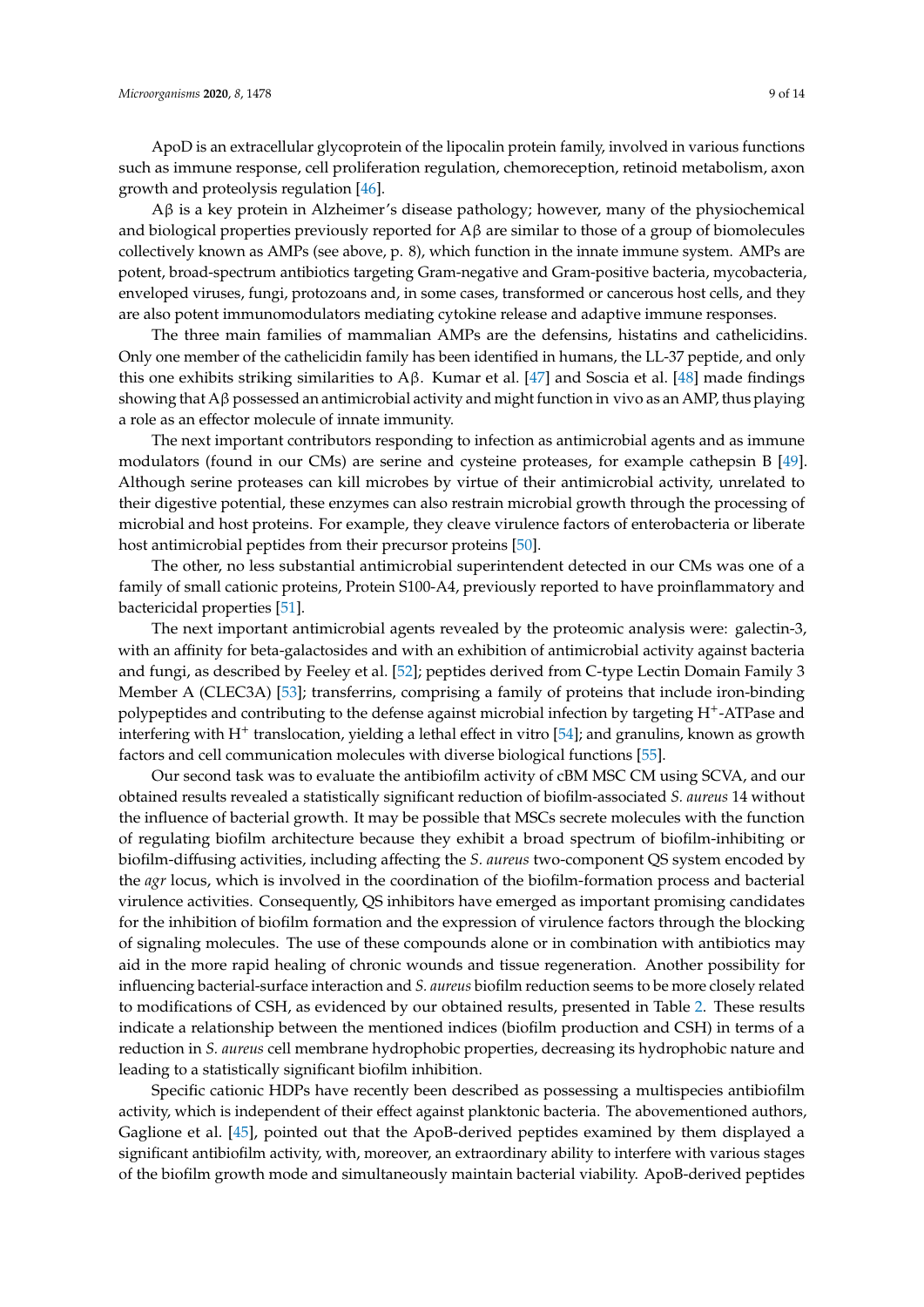were found to be effective against biofilm formation and attachment, and were also found to strongly affect preformed biofilm. Interestingly, ApoB-derived peptide antibiofilm activity was detected even on bacterial strains that were not sensitive to direct antimicrobial activity by peptides. ApoB contains two low-density lipoprotein (LDL) receptor binding domains, namely region A (ApoB3147-3157) and region B (ApoB3359-3367), and very low-density, as well as low-density, lipoproteins play an important role in the innate immune system by interfering with the QS system, which upregulates genes required for invasive *S. aureus* infection. The mechanism of antagonism entails binding ApoB to an *S. aureus* autoinducer pheromone, preventing signaling through its receptor. For this reason, mice deficient in

In our third task, we focused on the effects of cBM MSC CM with regard to the inhibition of bioluminescence in the reporter strain *E. coli* JM109 pSB1142. *P. aeruginosa* 45 produces long-chain AHLs (C10–C14) for the activation of bioluminescence in the reporter strain *E. coli* JM109 pSB1142.

ApoB are more susceptible to invasive bacterial infection [\[56\]](#page-13-9).

We assume that cBM MSC CM contain Quorum Quenching (QQ) molecules able to degrade these parent long-chain AHLs and destroy *Las* system signaling molecules, resulting in the attenuation of AHL-dependent QS signaling. A similar statement for nonthermal plasma appears in the research article by Flynn et al. [\[57\]](#page-13-10), who confirmed QS signaling inhibition through the chemical modification and degradation of the parent AHL molecules. QQ is a process by which QS signal molecules are enzymatically cleaved in order to inhibit their activity [\[58,](#page-13-11)[59\]](#page-13-12). One such example is the degradation of AHL molecules by AHL lactonases and AHL acylases, which respectively cleave the homoserine lactone rings and the amide bonds of AHL molecules [\[60\]](#page-13-13). For example, three lactonases are present in humans: PON1, PON2 and PON3; of these, only PON2 is expressed in all tissues, and it appears to be involved in the first step of defense against bacterial infection. *P. aeruginosa* uses acyl-homoserine lactone (HSL) quorum-sensing molecules, prevalently N-(3-oxododecanoyl)-l-homoserine lactone  $(3O-C<sub>12</sub>-HSL)$ , to regulate the expression of genes implicated in virulence and biofilm formation. It has been shown that all the human PONs can deactivate  $3O-C_{12}$ -HSL [\[61\]](#page-13-14). Lactonase hydrolyzes the ester bond in the homoserine lactone ring of acylated homoserine lactones. By hydrolyzing the lactone bond, lactonase prevents these signaling molecules from binding to their target transcriptional regulators, thus inhibiting quorum sensing [\[62\]](#page-13-15). Two other enzymes, AHL oxidase and AHL reductase, do not cleave the AHL molecule, but modify its activity. As pointed out by Teiber et al. [\[63\]](#page-13-16), various mammal tissue and cells express a broad range of enzymes, such as carboxylesterases, amidases, acylases, proteases, oxidases and reductases, which could potentially deactivate 3O-C<sub>12</sub>-HSL, as well as other AHLs.

The results presented in this study demonstrate for the first time that, beyond the well-characterized antimicrobial effects of MSC CM, these conditioned media can be used to attenuate *S. aureus* biofilm production and modulate bacterial QS directly in Gram-negative bacteria. We assume that AHL molecules are altered after cBM MSC CM exposure, giving rise to AHL derivatives and, ultimately, to the complete attenuation and inhibition of signaling. This study offers the first insights into how MSC CM can rapidly alter QS signaling. At the same time, to the best of our knowledge, this is the first report on canine BM MSC CM associated with in vitro antibiofilm and anti-QS activities.

Overall, our findings suggest, first, that canine BM MSC CM inhibit the growth of some representative, predominantly Gram-positive bacteria, such as *Streptococcus agalacticae* CCM 6187, *Staphylococcus aureus* CCM 3953 and *S. aureus* 11, although some others, namely biofilm-associated *S. aureus* 14, reference-based *Escherichia coli* C 1971, *Salmonella enteritidis* CCM 4420 and *Bacillus cereus* CCM 869, remained resistant. Second, they attenuate the biofilm formation of Gram-positive *S. aureus,* and, moreover, the presented data demonstrate for the first time that cBM MSC CM exposure rapidly alters the ability of AHL to elicit QS signaling in the bacterial reporter strain *E. coli JM109 pSB1142*. These potentially vary between MSCs from various individual canine specimens and probably reflect their sample-specific differences. Furthermore, the proteomic analysis of the selected three cBM MSC CM revealed the presence of some substances of a protein character considered to be AMPs, or, more precisely, having a previously-described bactericidal effect, immunomodulation capacity and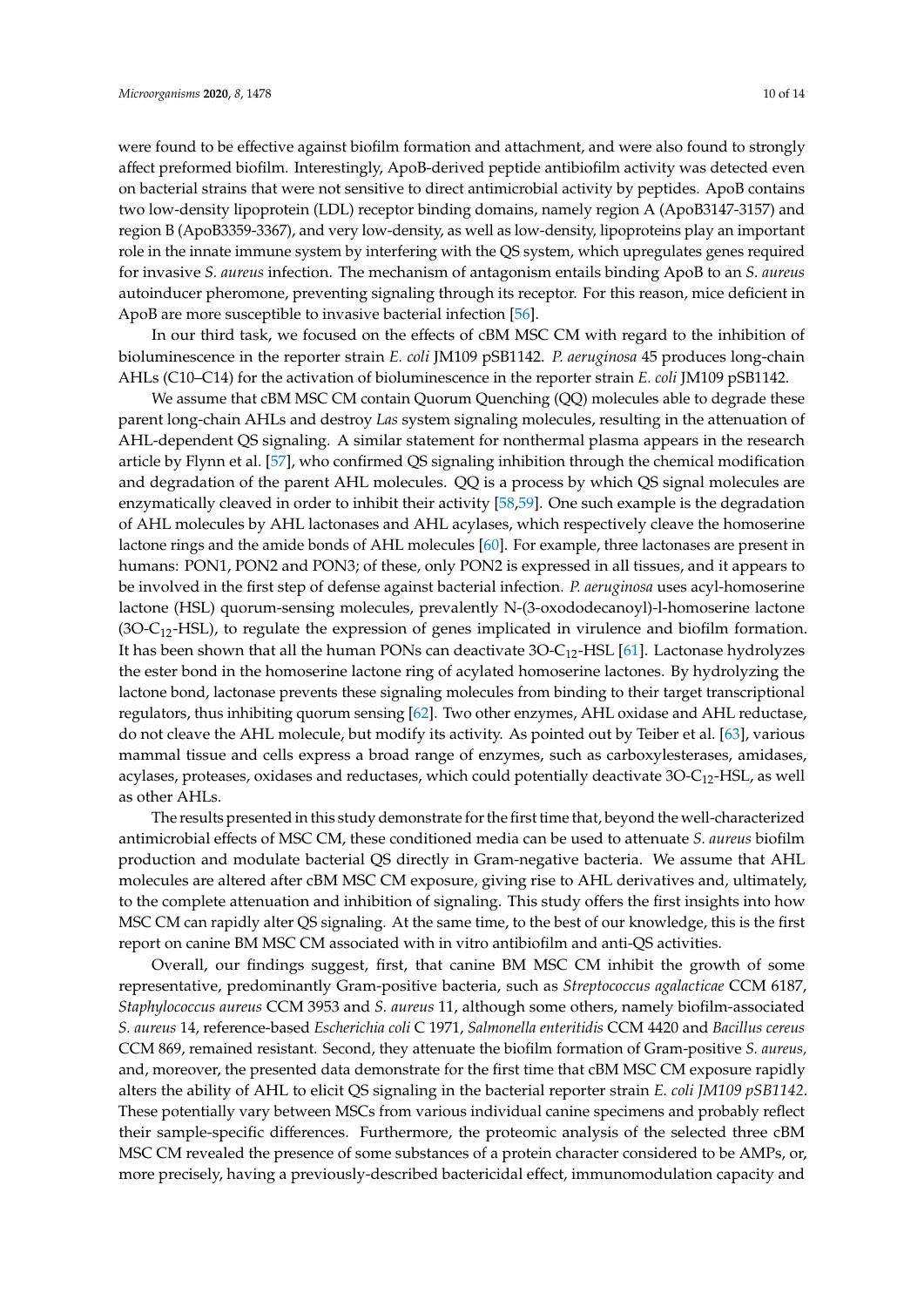antibiofilm activity, and we assume that they are most likely responsible for the in vitro antibacterial, antibiofilm and anti-QS activities of cBM MSC CM. Although further studies will be required to give a full account of the diverse antibacterial, antibiofilm and anti-QS activity mechanisms of cBM MSC CM, these preliminary findings suggest that such conditioned media may represent an important new approach to managing biofilm-associated and QS signal molecule-dependent bacterial infections.

# **5. Conclusions**

For future studies, we can conclude that cBM MSC CM, or rather their individual identified antibacterial, antibiofilm and anti-QS components, could be investigated in vivo for an evaluation of their biological activity as potent drugs in the eradication of chronic biofilm-associated drug-resistant infections in dogs, along with the therapies frequently used against them. All these observations associated with their multifunctional properties open up interesting perspectives regarding the therapeutic applications of these media.

**Author Contributions:** Conceptualization, D.B. and D.Č.; methodology, D.B., M.S., F.H. and A.Č.; validation, D.B., M.S. and M.C.; writing—original draft preparation, D.B.; writing—review and editing, D.B., D.C, M.S. and M.C.; project administration, D.B.; funding acquisition, D.B., D.Č., M.Č. and M.S. All authors have read and agreed to the published version of the manuscript.

**Funding:** This research was funded by VEGA project No. 2/0085/18, APVV 15-0613, APVV 19-0193, VEGA project No. 1/0376/20, Stefanick, I-Site ULNE, Region Hauts de France, Inserm.

**Conflicts of Interest:** The authors declare no conflict of interest. The funders had no role in the design of the study; in the collection, analyses, or interpretation of data; in the writing of the manuscript, or in the decision to publish the results.

# **References**

- <span id="page-10-0"></span>1. Sung, D.K.; Chang, Y.S.; Sung, S.I.; Yoo, H.S.; Ahn, S.Y.; Park, W.S. Antibacterial Effect of Mesenchymal Stem Cells against *Escherichia Coli* Is Mediated by Secretion of Beta-Defensin-2 via Toll- like Receptor 4 Signalling. *Cell. Microbiol.* **2016**, *18*, 424–436. [\[CrossRef\]](http://dx.doi.org/10.1111/cmi.12522) [\[PubMed\]](http://www.ncbi.nlm.nih.gov/pubmed/26350435)
- <span id="page-10-1"></span>2. Johnson, V.; Webb, T.; Norman, A.; Coy, J.; Kurihara, J.; Regan, D.; Dow, S. Activated Mesenchymal Stem Cells Interact with Antibiotics and Host Innate Immune Responses to Control Chronic Bacterial Infections. *Sci. Rep.* **2017**, *7*, 9575. [\[CrossRef\]](http://dx.doi.org/10.1038/s41598-017-08311-4) [\[PubMed\]](http://www.ncbi.nlm.nih.gov/pubmed/28851894)
- <span id="page-10-2"></span>3. Prockop, D.J. Marrow Stromal Cells as Stem Cells for Nonhematopoietic Tissues. *Science* **1997**, *276*, 71–74. [\[CrossRef\]](http://dx.doi.org/10.1126/science.276.5309.71) [\[PubMed\]](http://www.ncbi.nlm.nih.gov/pubmed/9082988)
- <span id="page-10-3"></span>4. Pittenger, M.F. Multilineage Potential of Adult Human Mesenchymal Stem Cells. *Science* **1999**, *284*, 143–147. [\[CrossRef\]](http://dx.doi.org/10.1126/science.284.5411.143) [\[PubMed\]](http://www.ncbi.nlm.nih.gov/pubmed/10102814)
- <span id="page-10-4"></span>5. Gupta, N.; Krasnodembskaya, A.; Kapetanaki, M.; Mouded, M.; Tan, X.; Serikov, V.; Matthay, M.A. Mesenchymal Stem Cells Enhance Survival and Bacterial Clearance in Murine *Escherichia coli* Pneumonia. *Thorax* **2012**, *67*, 533–539. [\[CrossRef\]](http://dx.doi.org/10.1136/thoraxjnl-2011-201176) [\[PubMed\]](http://www.ncbi.nlm.nih.gov/pubmed/22250097)
- <span id="page-10-7"></span>6. Krasnodembskaya, A.; Samarani, G.; Song, Y.; Zhuo, H.; Su, X.; Lee, J.-W.; Gupta, N.; Petrini, M.; Matthay, M.A. Human Mesenchymal Stem Cells Reduce Mortality and Bacteremia in Gram-Negative Sepsis in Mice in Part by Enhancing the Phagocytic Activity of Blood Monocytes. *Am. J. Physiol. Lung Cell. Mol. Physiol.* **2012**, *302*, L1003–L1013. [\[CrossRef\]](http://dx.doi.org/10.1152/ajplung.00180.2011)
- <span id="page-10-8"></span>7. Alcayaga-Miranda, F.; Cuenca, J.; Martin, A.; Contreras, L.; Figueroa, F.E.; Khoury, M. Combination Therapy of Menstrual Derived Mesenchymal Stem Cells and Antibiotics Ameliorates Survival in Sepsis. *Stem Cell. Res. Ther.* **2015**, *6*, 199. [\[CrossRef\]](http://dx.doi.org/10.1186/s13287-015-0192-0)
- <span id="page-10-5"></span>8. Sutton, M.T.; Fletcher, D.; Ghosh, S.K.; Weinberg, A.; van Heeckeren, R.; Kaur, S.; Sadeghi, Z.; Hijaz, A.; Reese, J.; Lazarus, H.M.; et al. Antimicrobial Properties of Mesenchymal Stem Cells: Therapeutic Potential for Cystic Fibrosis Infection, and Treatment. *Stem Cells Int.* **2016**, *2016*, 5303048. [\[CrossRef\]](http://dx.doi.org/10.1155/2016/5303048)
- <span id="page-10-6"></span>9. Russell, K.A.; Chow, N.H.C.; Dukoff, D.; Gibson, T.W.G.; LaMarre, J.; Betts, D.H.; Koch, T.G. Characterization and Immunomodulatory Effects of Canine Adipose Tissue- and Bone Marrow-Derived Mesenchymal Stromal Cells. *PLoS ONE* **2016**, *11*, e0167442. [\[CrossRef\]](http://dx.doi.org/10.1371/journal.pone.0167442)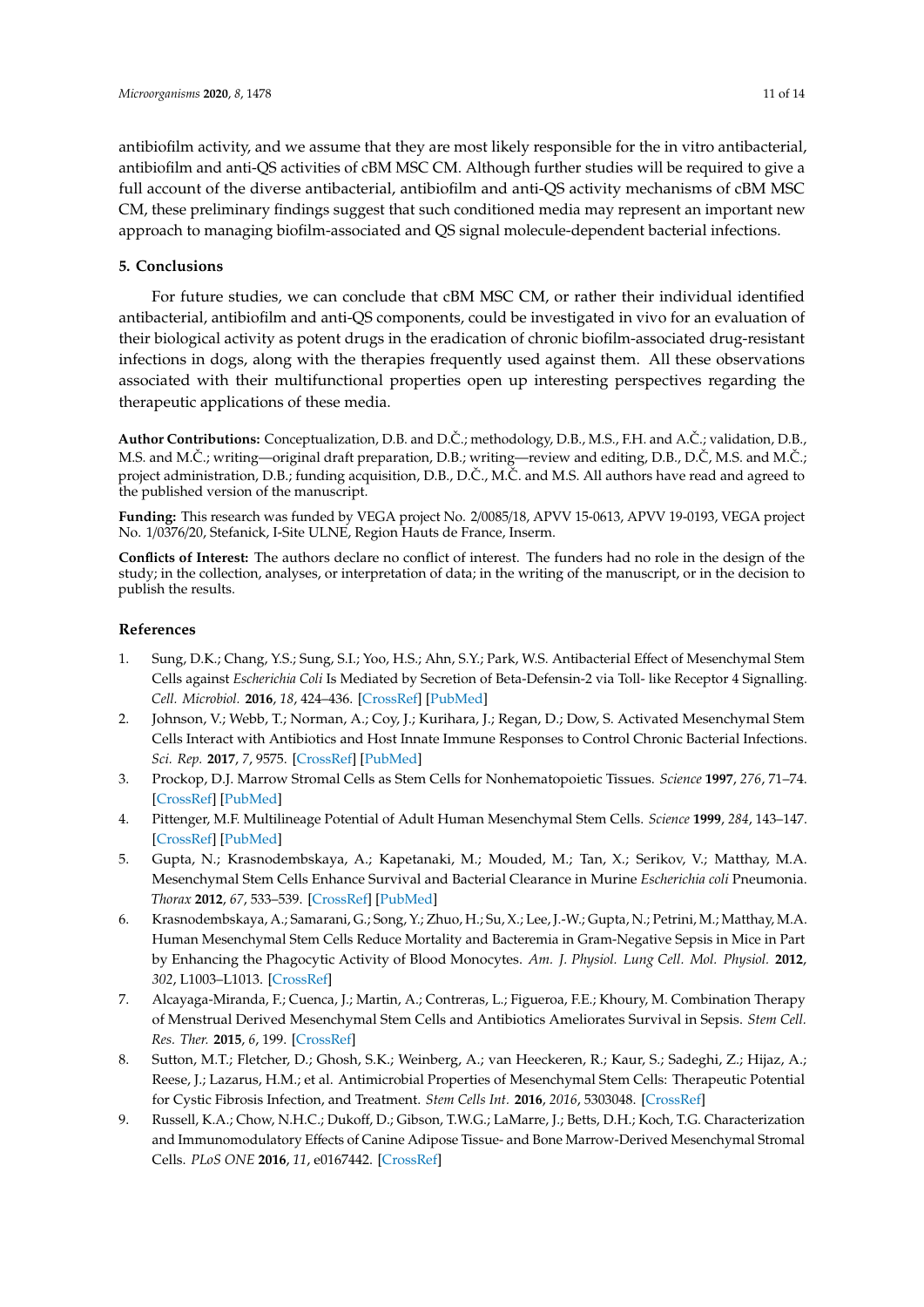- <span id="page-11-0"></span>10. de Bakker, E.; Van Ryssen, B.; De Schauwer, C.; Meyer, E. Canine Mesenchymal Stem Cells: State of the Art, Perspectives as Therapy for Dogs and as a Model for Man. *Vet. Q.* **2013**, *33*, 225–233. [\[CrossRef\]](http://dx.doi.org/10.1080/01652176.2013.873963)
- <span id="page-11-1"></span>11. Klinker, M.W. Mesenchymal Stem Cells in the Treatment of Inflammatory and Autoimmune Diseases in Experimental Animal Models. *WJSC* **2015**, *7*, 556. [\[CrossRef\]](http://dx.doi.org/10.4252/wjsc.v7.i3.556) [\[PubMed\]](http://www.ncbi.nlm.nih.gov/pubmed/25914763)
- <span id="page-11-2"></span>12. Dias, I.E.; Pinto, P.O.; Barros, L.C.; Viegas, C.A.; Dias, I.R.; Carvalho, P.P. Mesenchymal Stem Cells Therapy in Companion Animals: Useful for Immune-Mediated Diseases? *BMC Vet. Res.* **2019**, *15*, 358. [\[CrossRef\]](http://dx.doi.org/10.1186/s12917-019-2087-2) [\[PubMed\]](http://www.ncbi.nlm.nih.gov/pubmed/31640767)
- <span id="page-11-3"></span>13. Krešić, N.; Šimić, I.; Lojkić, I.; Bedeković, T. Canine Adipose Derived Mesenchymal Stem Cells Transcriptome Composition Alterations: A Step towards Standardizing Therapeutic. *Stem Cells Int.* **2017**, *2017*, 4176292. [\[CrossRef\]](http://dx.doi.org/10.1155/2017/4176292) [\[PubMed\]](http://www.ncbi.nlm.nih.gov/pubmed/28246532)
- <span id="page-11-4"></span>14. Villatoro, A.J.; Alcoholado, C.; Martín-Astorga, M.C.; Fernández, V.; Cifuentes, M.; Becerra, J. Comparative Analysis and Characterization of Soluble Factors and Exosomes from Cultured Adipose Tissue and Bone Marrow Mesenchymal Stem Cells in Canine Species. *Vet. Immunol. Immunopathol.* **2019**, *208*, 6–15. [\[CrossRef\]](http://dx.doi.org/10.1016/j.vetimm.2018.12.003) [\[PubMed\]](http://www.ncbi.nlm.nih.gov/pubmed/30712794)
- <span id="page-11-5"></span>15. Voga, M.; Adamic, N.; Vengust, M.; Majdic, G. Stem Cells in Veterinary Medicine—Current State and Treatment Options. *Front. Vet. Sci.* **2020**, *7*, 278. [\[CrossRef\]](http://dx.doi.org/10.3389/fvets.2020.00278) [\[PubMed\]](http://www.ncbi.nlm.nih.gov/pubmed/32656249)
- <span id="page-11-6"></span>16. Bautista-Hernández, L.A.; Gómez-Olivares, J.L.; Buentello-Volante, B.; Bautista-de Lucio, V.M. Fibroblasts: The Unknown Sentinels Eliciting Immune Responses against Microorganisms. *Eur. J. Microbiol. Immunol.* **2017**, *7*, 151–157. [\[CrossRef\]](http://dx.doi.org/10.1556/1886.2017.00009)
- <span id="page-11-7"></span>17. Kumar, P.; Koul, S.; Patel, S.K.S.; Lee, J.-K.; Kalia, V.C. Heterologous Expression of Quorum Sensing Inhibitory Genes in Diverse Organisms. In *Quorum Sensing vs. Quorum Quenching: A Battle with No End in Sight*; Kalia, V.C., Ed.; Springer: New Delhi, India, 2015; pp. 343–356. [\[CrossRef\]](http://dx.doi.org/10.1007/978-81-322-1982-8_28)
- <span id="page-11-8"></span>18. Bjarnsholt, T.; Jensen, P.Ø.; Burmølle, M.; Hentzer, M.; Haagensen, J.A.J.; Hougen, H.P.; Calum, H.; Madsen, K.G.; Moser, C.; Molin, S.; et al. *Pseudomonas Aeruginosa* Tolerance to Tobramycin, Hydrogen Peroxide and Polymorphonuclear Leukocytes Is Quorum-Sensing Dependent. *Microbiology* **2005**, *151*, 373–383. [\[CrossRef\]](http://dx.doi.org/10.1099/mic.0.27463-0)
- <span id="page-11-9"></span>19. Humenik, F.; Cizkova, D.; Cikos, S.; Luptakova, L.; Madari, A.; Mudronova, D.; Kuricova, M.; Farbakova, J.; Spirkova, A.; Petrovova, E.; et al. Canine Bone Marrow-Derived Mesenchymal Stem Cells: Genomics, Proteomics and Functional Analyses of Paracrine Factors. *Mol. Cell. Proteom.* **2019**, *18*, 1824–1835. [\[CrossRef\]](http://dx.doi.org/10.1074/mcp.RA119.001507)
- <span id="page-11-10"></span>20. EUCAST. *Disk Di*ff*usion Method for Antimicrobial Susceptibility Testing Version 6.0*; European Society of Clinical Microbiology and Infectious Diseases: Basel, Switzerland, 2017.
- <span id="page-11-11"></span>21. O'Toole, G.A. Microtiter Dish Biofilm Formation Assay. *JoVE* **2011**, *47*, 2437. [\[CrossRef\]](http://dx.doi.org/10.3791/2437)
- <span id="page-11-12"></span>22. Bermudez-Brito, M.; Muñoz-Quezada, S.; Gomez-Llorente, C.; Matencio, E.; Bernal, M.J.; Romero, F.; Gil, A. Cell-Free Culture Supernatant of *Bifidobacterium Breve* CNCM I-4035 Decreases Pro-Inflammatory Cytokines in Human Dendritic Cells Challenged with *Salmonella Typhi* through TLR Activation. *PLoS ONE* **2013**, *8*, e59370. [\[CrossRef\]](http://dx.doi.org/10.1371/journal.pone.0059370)
- <span id="page-11-13"></span>23. BosgelmezTinaz, G. Disruption of Bacterial Cell-to-Cell Communication (Quorum Sensing): A Promising Novel Way to Combat Bacteria-Mediated Diseases. *Musbed* **2013**, *1*, 1. [\[CrossRef\]](http://dx.doi.org/10.5455/musbed.20130910085643)
- <span id="page-11-14"></span>24. Rutherford, S.T.; Bassler, B.L. Bacterial Quorum Sensing: Its Role in Virulence and Possibilities for Its Control. *Cold Spring Harb. Perspect. Med.* **2012**, *2*, a012427. [\[CrossRef\]](http://dx.doi.org/10.1101/cshperspect.a012427) [\[PubMed\]](http://www.ncbi.nlm.nih.gov/pubmed/23125205)
- <span id="page-11-15"></span>25. Manefield, M.; de Nys, R.; Naresh, K.; Roger, R.; Givskov, M.; Peter, S.; Kjelleberg, S. Evidence That Halogenated Furanones from Delisea Pulchra Inhibit Acylated Homoserine Lactone (AHL)-Mediated Gene Expression by Displacing the AHL Signal from Its Receptor Protein. *Microbiology* **1999**, *145*, 283–291. [\[CrossRef\]](http://dx.doi.org/10.1099/13500872-145-2-283) [\[PubMed\]](http://www.ncbi.nlm.nih.gov/pubmed/10075410)
- <span id="page-11-16"></span>26. Hentzer, M.; Riedel, K.; Rasmussen, T.B.; Heydorn, A.; Andersen, J.B.; Parsek, M.R.; Rice, S.A.; Eberl, L.; Molin, S.; Høiby, N.; et al. Inhibition of Quorum Sensing in *Pseudomonas Aeruginosa* Biofilm Bacteria by a Halogenated Furanone Compound. *Microbiology* **2002**, *148*, 87–102. [\[CrossRef\]](http://dx.doi.org/10.1099/00221287-148-1-87)
- <span id="page-11-17"></span>27. Park, S.Y.; Kang, H.O.; Jang, H.S.; Lee, J.K.; Koo, B.T.; Yum, D.Y. Identification of Extracellular N-Acylhomoserine Lactone Acylase from a *Streptomyces Sp.* and Its Application to Quorum Quenching. *AEM* **2005**, *71*, 2632–2641. [\[CrossRef\]](http://dx.doi.org/10.1128/AEM.71.5.2632-2641.2005)
- <span id="page-11-18"></span>28. Dong, Y.H.; Gusti, A.R.; Zhang, Q.; Xu, J.L.; Zhang, L.H. Identification of Quorum-Quenching N-Acyl Homoserine Lactonases from *Bacillus* Species. *AEM* **2002**, *68*, 1754–1759. [\[CrossRef\]](http://dx.doi.org/10.1128/AEM.68.4.1754-1759.2002)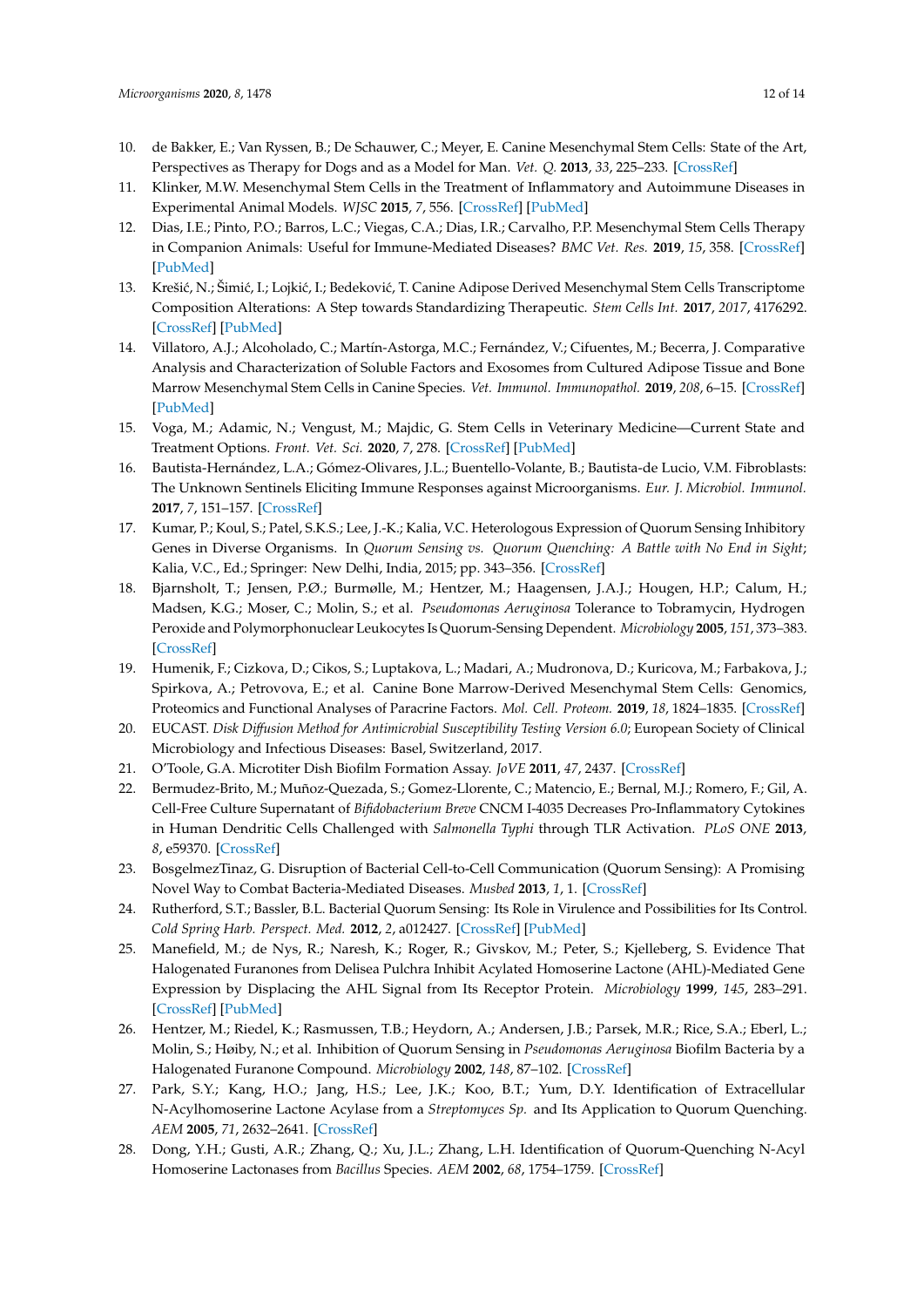- <span id="page-12-0"></span>29. Musthafa, K.S.; Ravi, A.V.; Annapoorani, A.; Packiavathy, I.S.V.; Pandian, S.K. Evaluation of Anti-Quorum-Sensing Activity of Edible Plants and Fruits through Inhibition of the N-Acyl-Homoserine Lactone System in *Chromobacterium Violaceum* and *Pseudomonas Aeruginosa*. *Chemotherapy* **2010**, *56*, 333–339. [\[CrossRef\]](http://dx.doi.org/10.1159/000320185)
- <span id="page-12-1"></span>30. Nithya, C.; Aravindraja, C.; Pandian, S.K. *Bacillus Pumilus* of Palk Bay Origin Inhibits Quorum-Sensing-Mediated Virulence Factors in Gram-Negative Bacteria. *Res. Microbiol.* **2010**, *161*, 293–304. [\[CrossRef\]](http://dx.doi.org/10.1016/j.resmic.2010.03.002)
- <span id="page-12-2"></span>31. Musthafa, K.S.; Saroja, V.; Pandian, S.K.; Ravi, A.V. Antipathogenic Potential of Marine *Bacillus Sp.* SS4 on N-Acyl-Homoserine-Lactone-Mediated Virulence Factors Production in *Pseudomonas Aeruginosa* (PAO1). *J. Biosci.* **2011**, *36*, 55–67. [\[CrossRef\]](http://dx.doi.org/10.1007/s12038-011-9011-7)
- <span id="page-12-3"></span>32. Kim, J.; Hematti, P. Mesenchymal Stem Cell–Educated Macrophages: A Novel Type of Alternatively Activated Macrophages. *Exp. Hematol.* **2009**, *37*, 1445–1453. [\[CrossRef\]](http://dx.doi.org/10.1016/j.exphem.2009.09.004)
- <span id="page-12-4"></span>33. Raffaghello, L.; Bianchi, G.; Bertolotto, M.; Montecucco, F.; Busca, A.; Dallegri, F.; Ottonello, L.; Pistoia, V. Human Mesenchymal Stem Cells Inhibit Neutrophil Apoptosis: A Model for Neutrophil Preservation in the Bone Marrow Niche. *Stem Cells* **2008**, *26*, 151–162. [\[CrossRef\]](http://dx.doi.org/10.1634/stemcells.2007-0416) [\[PubMed\]](http://www.ncbi.nlm.nih.gov/pubmed/17932421)
- 34. Cassatella, M.A.; Mosna, F.; Micheletti, A.; Lisi, V.; Tamassia, N.; Cont, C.; Calzetti, F.; Pelletier, M.; Pizzolo, G.; Krampera, M. Toll-Like Receptor-3-Activated Human Mesenchymal Stromal Cells Significantly Prolong the Survival and Function of Neutrophils. *Stem Cells* **2011**, *29*, 1001–1011. [\[CrossRef\]](http://dx.doi.org/10.1002/stem.651) [\[PubMed\]](http://www.ncbi.nlm.nih.gov/pubmed/21563279)
- 35. Maqbool, M.; Vidyadaran, S.; George, E.; Ramasamy, R. Human Mesenchymal Stem Cells Protect Neutrophils from Serum-Deprived Cell Death. *Cell Biol. Int.* **2011**, *35*, 1247–1251. [\[CrossRef\]](http://dx.doi.org/10.1042/CBI20110070) [\[PubMed\]](http://www.ncbi.nlm.nih.gov/pubmed/21649586)
- <span id="page-12-5"></span>36. Cortés-Araya, Y.; Amilon, K.; Rink, B.E.; Black, G.; Lisowski, Z.; Donadeu, F.X.; Esteves, C.L. Comparison of Antibacterial and Immunological Properties of Mesenchymal Stem/Stromal Cells from Equine Bone Marrow, Endometrium, and Adipose Tissue. *Stem Cells Dev.* **2018**, *27*, 1518–1525. [\[CrossRef\]](http://dx.doi.org/10.1089/scd.2017.0241) [\[PubMed\]](http://www.ncbi.nlm.nih.gov/pubmed/30044182)
- <span id="page-12-6"></span>37. Hall, S.R.R.; Tsoyi, K.; Ith, B.; Padera, R.F.; Lederer, J.A.; Wang, Z.; Liu, X.; Perrella, M.A. Mesenchymal Stromal Cells Improve Survival During Sepsis in the Absence of Heme Oxygenase-1: The Importance of Neutrophils. *Stem Cells* **2013**, *31*, 397–407. [\[CrossRef\]](http://dx.doi.org/10.1002/stem.1270) [\[PubMed\]](http://www.ncbi.nlm.nih.gov/pubmed/23132816)
- <span id="page-12-7"></span>38. Lee, J.W.; Krasnodembskaya, A.; McKenna, D.H.; Song, Y.; Abbott, J.; Matthay, M.A. Therapeutic Effects of Human Mesenchymal Stem Cells in Ex Vivo Human Lungs Injured with Live Bacteria. *Am. J. Respir. Crit. Care Med.* **2013**, *187*, 751–760. [\[CrossRef\]](http://dx.doi.org/10.1164/rccm.201206-0990OC) [\[PubMed\]](http://www.ncbi.nlm.nih.gov/pubmed/23292883)
- <span id="page-12-8"></span>39. Zhu, Y.; Feng, X.; Abbott, J.; Fang, X.; Hao, Q.; Monsel, A.; Qu, J.; Matthay, M.A.; Lee, J.W. Human Mesenchymal Stem Cell Microvesicles for Treatment of *Escherichia Coli* Endotoxin-Induced Acute Lung Injury in Mice: MSC MV Attenuates ALI in Part Through KGF. *Stem Cells* **2014**, *32*, 116–125. [\[CrossRef\]](http://dx.doi.org/10.1002/stem.1504)
- <span id="page-12-9"></span>40. Seo, M.-D.; Won, H.-S.; Kim, J.-H.; Mishig-Ochir, T.; Lee, B.-J. Antimicrobial Peptides for Therapeutic Applications: A Review. *Molecules* **2012**, *17*, 12276–12286. [\[CrossRef\]](http://dx.doi.org/10.3390/molecules171012276)
- <span id="page-12-10"></span>41. Park, S.A.; Reilly, C.M.; Wood, J.A.; Chung, D.J.; Carrade, D.D.; Deremer, S.L.; Seraphin, R.L.; Clark, K.C.; Zwingenberger, A.L.; Borjesson, D.L.; et al. Safety and Immunomodulatory Effects of Allogeneic Canine Adipose-Derived Mesenchymal Stromal Cells Transplanted into the Region of the Lacrimal Gland, the Gland of the Third Eyelid and the Knee Joint. *Cytotherapy* **2013**, *15*, 1498–1510. [\[CrossRef\]](http://dx.doi.org/10.1016/j.jcyt.2013.06.009)
- 42. Lee, W.S.; Suzuki, Y.; Graves, S.S.; Iwata, M.; Venkataraman, G.M.; Mielcarek, M.; Peterson, L.J.; Ikehara, S.; Torok-Storb, B.; Storb, R. Canine Bone Marrow-Derived Mesenchymal Stromal Cells Suppress Alloreactive Lymphocyte Proliferation in Vitro but Fail to Enhance Engraftment in Canine Bone Marrow Transplantation. *Biol. Blood Marrow Transplant.* **2011**, *17*, 465–475. [\[CrossRef\]](http://dx.doi.org/10.1016/j.bbmt.2010.04.016)
- <span id="page-12-11"></span>43. Kang, J.W.; Kang, K.-S.; Koo, H.C.; Park, J.R.; Choi, E.W.; Park, Y.H. Soluble Factors–Mediated Immunomodulatory Effects of Canine Adipose Tissue–Derived Mesenchymal Stem Cells. *Stem Cells Dev.* **2008**, *17*, 681–694. [\[CrossRef\]](http://dx.doi.org/10.1089/scd.2007.0153) [\[PubMed\]](http://www.ncbi.nlm.nih.gov/pubmed/18717642)
- <span id="page-12-12"></span>44. Harman, R.M.; Yang, S.; He, M.K.; Van deWalle, G.R. Antimicrobial Peptides Secreted by Equine Mesenchymal Stromal Cells Inhibit the Growth of Bacteria Commonly Found in Skin Wounds. *Stem Cell Res. Ther.* **2017**, *8*, 157. [\[CrossRef\]](http://dx.doi.org/10.1186/s13287-017-0610-6) [\[PubMed\]](http://www.ncbi.nlm.nih.gov/pubmed/28676123)
- <span id="page-12-13"></span>45. Gaglione, R.; Dell'Olmo, E.; Bosso, A.; Chino, M.; Pane, K.; Ascione, F.; Itri, F.; Caserta, S.; Amoresano, A.; Lombardi, A.; et al. Novel Human Bioactive Peptides Identified in Apolipoprotein B: Evaluation of Their Therapeutic Potential. *Biochem. Pharmacol.* **2017**, *130*, 34–50. [\[CrossRef\]](http://dx.doi.org/10.1016/j.bcp.2017.01.009) [\[PubMed\]](http://www.ncbi.nlm.nih.gov/pubmed/28131846)
- <span id="page-12-14"></span>46. Kelly, B.A.; Harrison, I.; McKnight, Á.; Dobson, C.B. Anti-Infective Activity of Apolipoprotein Domain Derived Peptides *in vitro*: Identification of Novel Antimicrobial Peptides Related to Apolipoprotein B with Anti-HIV Activity. *BMC Immunol.* **2010**, *11*, 13. [\[CrossRef\]](http://dx.doi.org/10.1186/1471-2172-11-13) [\[PubMed\]](http://www.ncbi.nlm.nih.gov/pubmed/20298574)